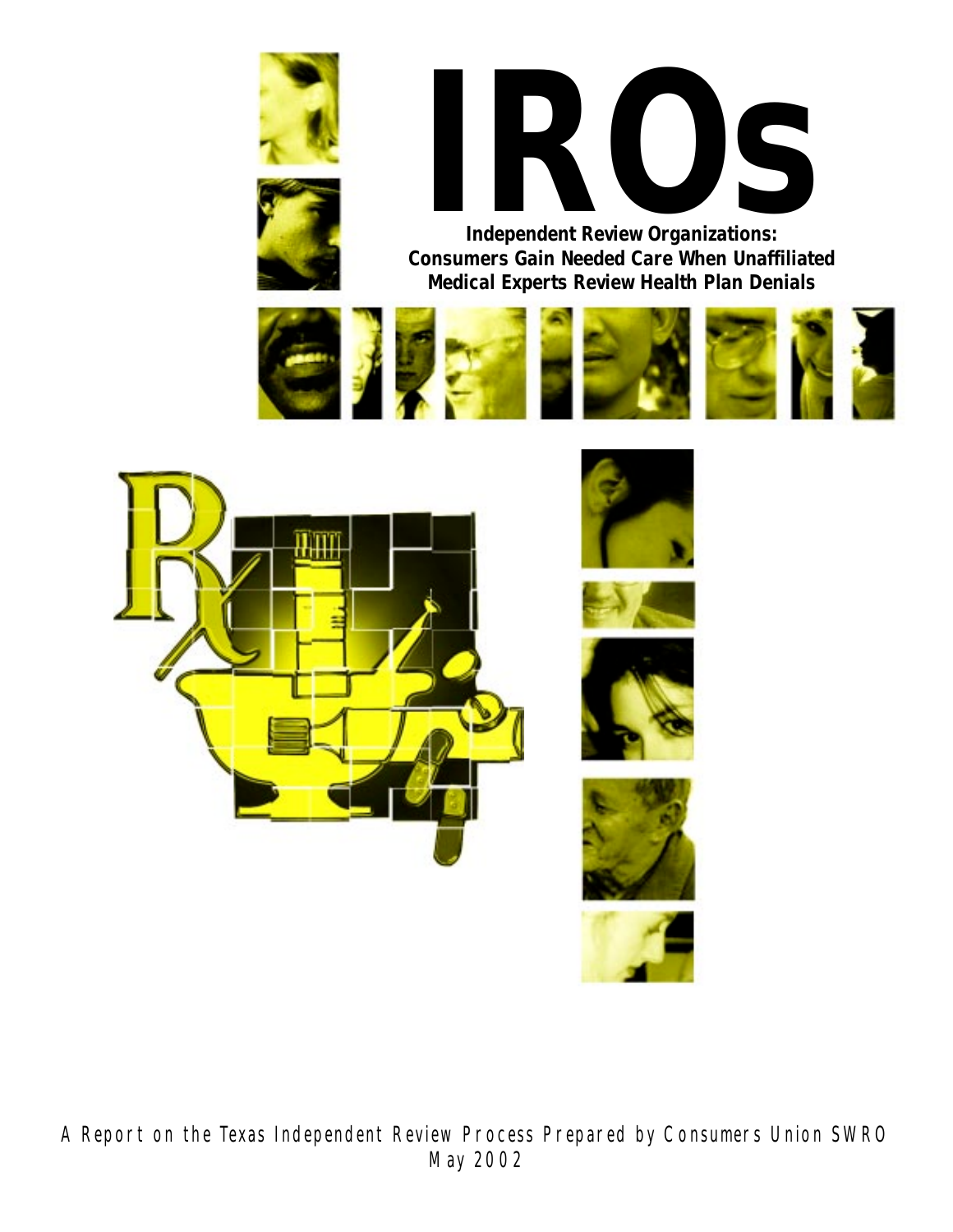

# Consumers Union Southwest Regional Office Public Policy Series, Vol.5 No.2

SWRO Director Reggie James

Project Director Lisa McGiffert

Series Editor Kathy Mitchell

Author Melissa Thrailkill

Design and Photography Amanda Frayer

Each year the Southwest Regional Office of the Consumers Union issues reports on consumer issues of particular concern in Texas and the Southwest United States. Topics include financial services, health, utilities, insurance and the environment. You may order copies of reports by calling the Southwest Regional Office at (512) 477-4431 or writing us at 1300 Guadalupe, Suite 100, Austin, Texas 78701. Reports are also posted on our web site at www.consumersunion.org. Most recent reports include:

Check the Facts: New Electricity Market Offers Consumers Fine Print and Frustration, March 2002.

In Over Our Heads: Consumers Report Predatory Lending and Fraud in Manufactured Housing, February 2002.

Noncustomer Check Fees Reinforce Financial Divide, October 2001.

Brackenridge Hospital: Safeguard Reproductive Services, October 2001.

Consumers Union is a nonprofit membership organization chartered in 1936 under the laws of the state of New York to provide consumers with information, education, and counsel about goods, services, health, and personal finance; and to initiate and cooperate with individual and group efforts to maintain and enhance the quality of life for consumers.

Consumers Union's income is solely derived from the sale of Consumer Reports, its other publications and from noncommercial contributions, grants and fees. In addition to reports on Consumers Union's own product testing, Consumer Reports, with approximately 4.6 million paid circulation, regularly carries articles on health, product safety, marketplace economics and legislative, judicial, and regulatory actions which affect consumer welfare. Consumers Union's publications carry no advertising and receive no commercial support.

Consumers Union's Southwest Regional Office is dedicated to advocating the consumer interest, particularly of low-income consumers, and to promoting the growth of the public interest movement in the Southwest.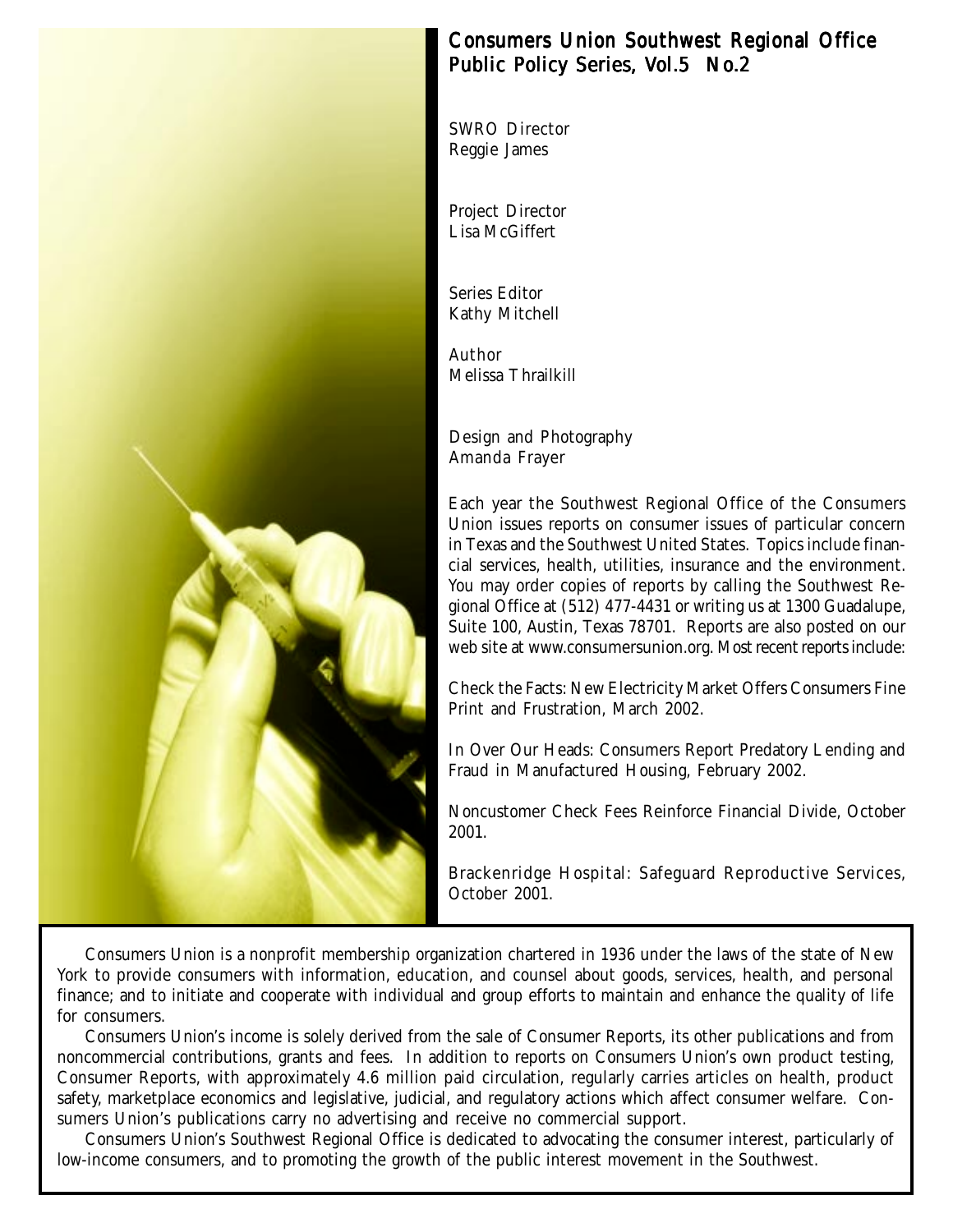# **Consumers<br>Union**

# Publisher of Consumer Reports

Southwest Regional Office 1300 Guadalupe, Suite 100 Austin, Texas 78701

Contact: Lisa McGiffert 512-477-4431 x115 mcgili@consumer.org

# **Executive Summary Executive Summary**

In 1997 the Texas Legislature created an independent review process that consumers could use when their Health Maintenance Organizations (HMOs) denied coverage for treatments and procedures.

It has been close to five years since the Texas Legislature passed the law, and Consumers Union believed that it was time to evaluate its effectiveness. In general we find that Texas consumers benefit from independent review because the reviewers overturn the worst kinds of insurer denials but also hold doctors to a standard of medical necessity that discourages unnecessary hospitalization or therapies.

Consumers Union evaluated 263 review decisions (without any information identifying a patient). We divided the cases into various categories based on the medical issue in question and looked for patterns of care denied or care made available as a result of independent review.

# **Findings**

Overall, the independent review system appears to work for both consumers and the larger health finance system. Consumers receive an independent assessment of their individual medical needs, but reviewers do not approve care that is not supported by the medical record or where reasonable alternatives are available.

• The reviewers overturned slightly more than half of the HMO denials. Out of the 263 cases reviewed by Consumers Union, 144 (55 percent) were either completely or partially overturned and 119 were upheld. We call this the "overturn rate." In all the overturned cases, consumers were able to get more care covered by their health plan.

• About 74% of the requests for review handled by the Independent Review Organizations (IROs) consistently concerned: a handful of contested prescription drugs (19 cases), surgical treatment for obesity (16 cases), mental illness (46 cases), substance abuse (54 cases), and the number of days (if any) required for hospital care for physical illness (60 cases).

! HMOs consistently deny and are overturned on the same issues—mental illness treatment, gastric bypass for obesity, and substance abuse treatment. This raises concerns about HMOs' practices with respect to these conditions, especially when there are clear guidelines that indicate how an IRO will decide.

! Mental health and substance abuse treatment constitute only 8% of the nation's medical care costs, and private insurance only pays 27% of the price. Yet, these conditions together accounted for 38% of care denials sent for independent review in our sample. Mental health treatment denials were overturned much more frequently than the general overturn rate (70 percent overturned or partially overturned).

 $\bullet$  Independent reviewers only rarely overturned an HMO's decision not to pay for certain drugs. For the most part, reviewers supported alternatives proposed by the plan.

• Envoy and Independent Review Inc. (IR) overturned HMO denials more frequently than Texas Medical Foundation (TMF). The variance could reflect material differences in approach to treatment worthy of additional investigation.

 $\bullet$  Despite the strong likelihood of additional treatment, the number of reviews remains relatively small. Insurance companies make thousands of coverage decisions each week, yet only 587 cases were settled by independent review last year.

This may be because health plans are making better coverage decisions now that someone can take an independent look. The same statute that created independent review also authorized consumers to sue a health plan for care denials.

But the low level of use could be because few consumers have the time and energy to pursue independent review after a discouraging internal review process. (They must be denied twice before accessing an independent reviewer.) Other consumers (those covered by employer based ERISA plans) are not guaranteed access to the system at all. Federal changes to ERISA proposed in the Patient Protection Act would ensure that more consumers could get an unbiased look at their health plan's treatment decisions.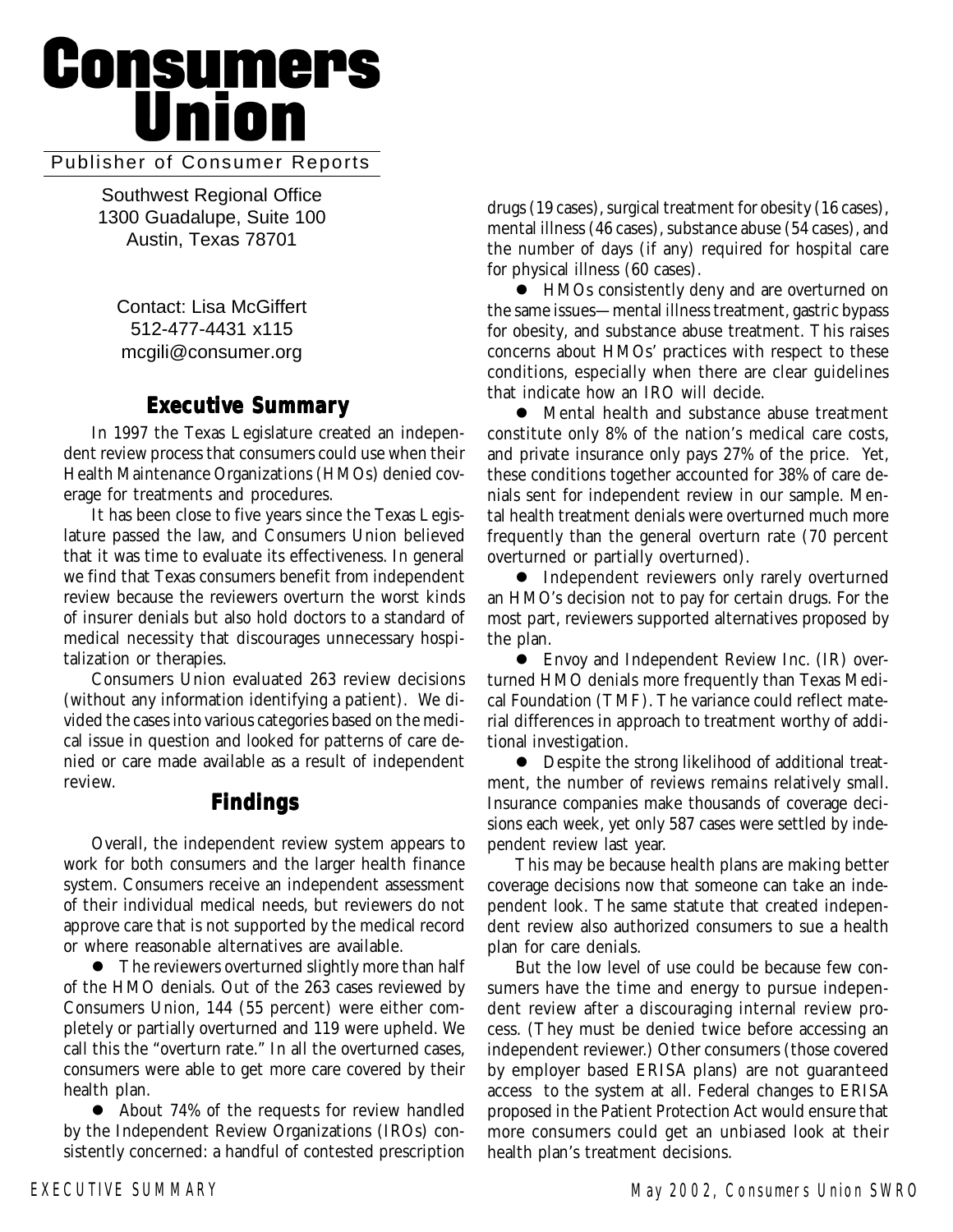





makers and interest groups, including the growing pharmaceuti-

cal industry, now intervene in the medical care delivery process. Consumers may be subject to medical judgement by their doctor, their health plan or Health Maintenance Organization (HMOs), and their Utilization Review Agent. Consumers also seek to make their own decisions and respond to advertising by drug companies.

Most of the decision-makers are subject to financial incentives. These include incentives to doctors to reduce referrals. Utilization review agents get paid to reduce over-utilization of services by denying treatments that are not "medically necessary." But overly aggressive denials may become a barrier to the care people really need.

In 1997, the Texas Legislature made an effort to provide consumers a system to address this dilemma.<sup>1</sup> The law devel-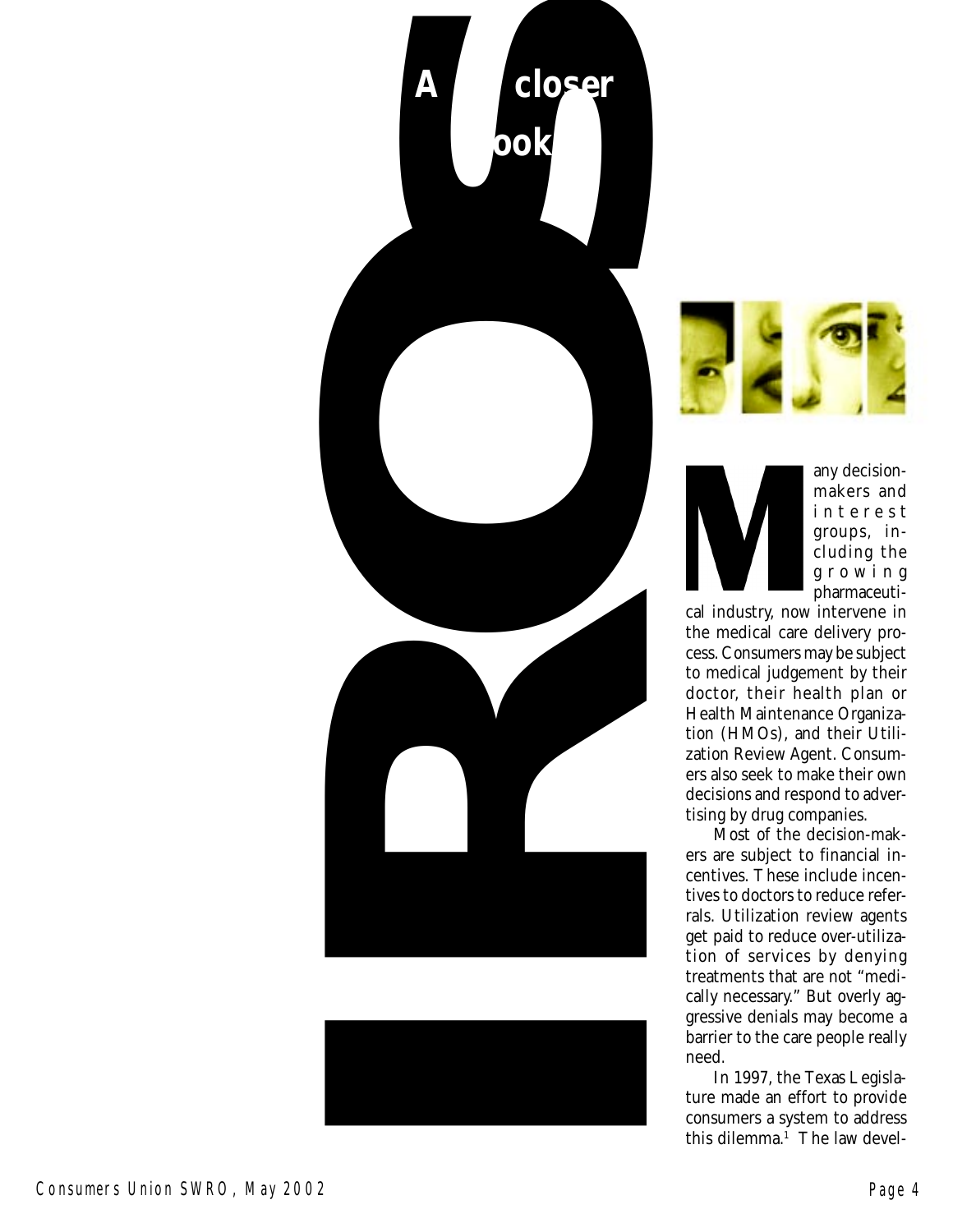

oped a system of accountability for HMOs and health care professionals completely independent of financial incentives. The independent review process allows patients to question their HMOs' determinations and offers insight into doctors' decisions. Similar legislation is currently a topic of debate in Congress.<sup>2</sup>

When a health plan denies access to care, the consumer must first appeal the decision to the HMO itself before seeking a ruling by an Independent Review Organization (IRO). (See "How it Works, p. 6.) A Utilization Review Agent (URA) will conduct an "internal review" and determine whether the

original denial was valid. If the internal reviewer also denies care, the consumer may then request an independent review.

TDI assigns the case on a rotating basis to one of three independent review organizations in Texas and checks for any conflict of interest between the IRO and the insurer. The IRO then decides whether the HMO's original finding was appropriate. The IRO decision is binding.3

## **Consumers Union Study**

The Texas Department of Insurance (TDI) receives about 500 requests for independent review each year, and distributes them among three independent review organizations (IROs). Consumers Union analyzed every IRO decision completed during a six-month period, from March 22 through September 26, 2001. The sample (263 decisions) included all three review organizations and 63 health plans. We compared this time period to statistics maintained by TDI and found that the sample we

**continued on 7...**



Consumers Union read 263 independent review determinations filed with the Texas Department of Insurance during a six month period between March 22, 2001 and September 26, 2001. The sample represents about half the review decisions in that year. We compared the subject matter of decisions in our sample to simple TDI coding for all decisions and believe our sample is representative of the general independent review activity.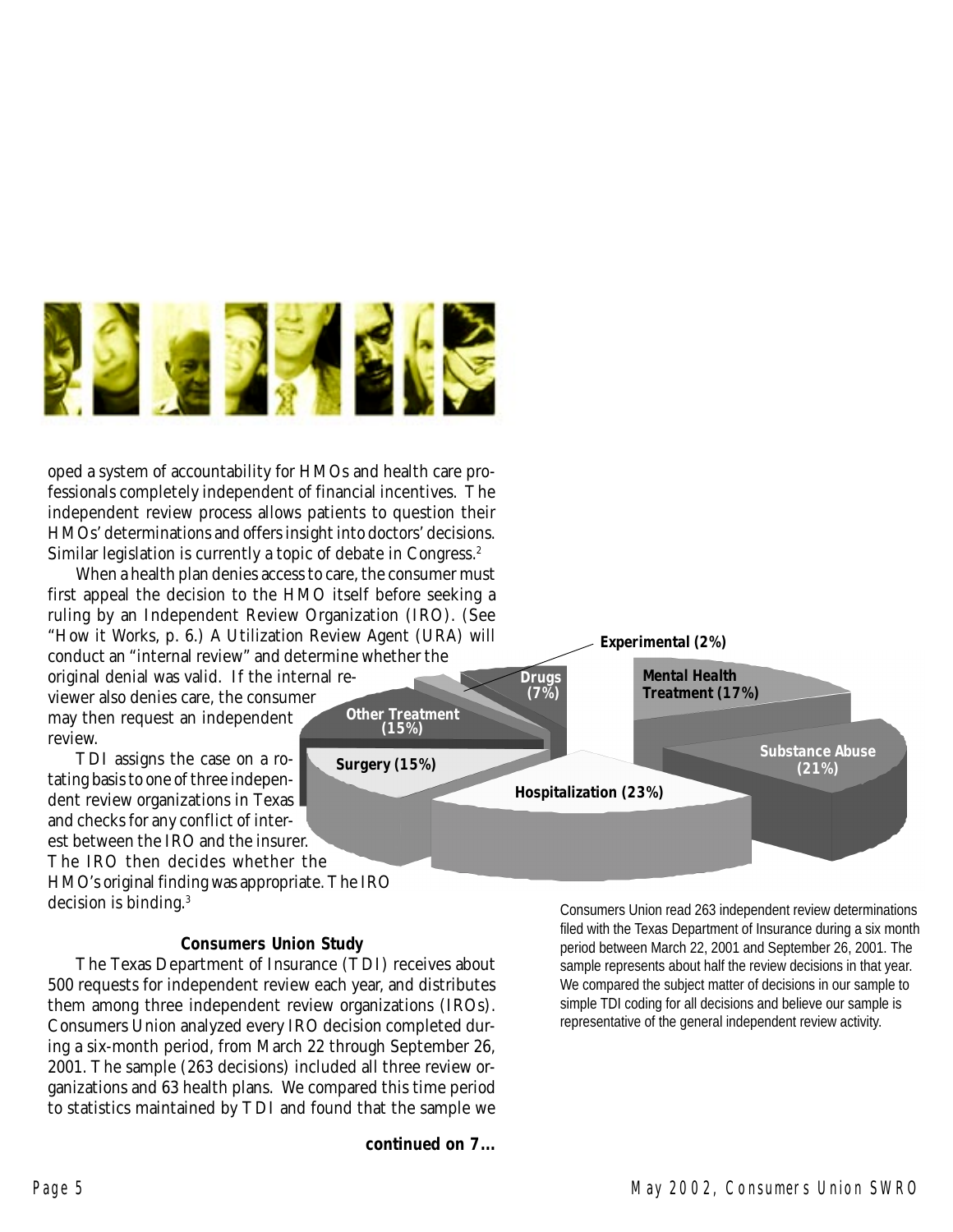# **The Texas independent review law**

The 1997 Legislature passed sweeping managed care reforms. Among these, the legislature established an independent review process for persons denied care by their health plan because a utilization review agent made an "adverse determination."1 An "adverse determination" is a finding that certain health services are not "medically necessary or appropriate."2 After appealing the adverse determination once within the health plan, the law allows a person to seek an *independent* review from the Texas Department of Insurance (TDI). TDI contracts with three independent review organizations (IRO) to actually perform the reviews.

The bill creating independent review also inaugurated a patient's right to sue his or her health plan, and it quickly became tangled in a lawsuit filed by Aetna.3 The lower court ruled that the Texas independent review process was preempted by the Employee Retirement Income Security Act (ERISA) and not subject to state law. ERISA regulates employer-based health plans. This ruling put the independent review process out of reach for most people who get health coverage through their jobs. The court ruled similarly regarding some health care provider rights included in the legislation, but said that the liability provision (a person's right to sue) was not preempted.

Both parties appealed the Aetna case to the  $5<sup>th</sup>$  Circuit, which upheld the lower court decision about independent review. The case eventually landed before the U.S. Supreme Court. The Supreme Court heard arguments in January 2002 on an Illinois case instead (*Rush Prudential HMO, Inc v. Debra Moran, et al)*. In Illinois, the federal court of appeals reversed the judgement of the area's district court, declaring that ERISA did not preempt the state's independent review law. At the time of this report, the Supreme Court had not yet made a decision on the issue.<sup>4</sup>

About 75% of Texans have health insurance, and nearly half of these are covered by an ERISA plan. The court's decision regarding this law removed the state guarantee to an independent review for an estimated 3.9 million Texans covered by ERISA or "self-funded" employer health plans.<sup>5</sup> Since the first court decision, health plans have claimed they like the independent review process and will continue to use it on a voluntary basis until the case is finally settled. However, in ERISA situations, the health insurance company is typically only acting as a third party administrator and employers designing an ERISA plan have the right to accept or reject access to independent review for employees. TDI has no way of knowing how many ERISA covered consumers actually have access to this process.

In 1999, the legislature required that any voluntary participants in independent review must comply completely with the law and regulations governing this process. $6$  The law makes the IRO decision binding on the health plan; an ERISA plan that voluntarily adopts independent review cannot decide it doesn't like an IRO decision and refuse to comply with it.

### **Footnotes**

1 Texas Insurance Code 21.58C.

 $^2$  22 TexReg 11366, November 21, 1997, adopting the initial Chapter 12  $\,$ rules on the independent review process added the term "or not appropriate" in the definition of "adverse determination" in §12.5. TDI explained "the department believes that the use of the term 'appropriate' is consistent with the intent of the Legislature to ensure that the utilization review process not be used to ration health care by denying treatments

# How it works

Utilization review agents (URAs) decide the medical necessity or appropriateness of services for health plans. Some health plans do their own utilization review and others contract out these services.

Whether a consumer asks for approval for a certain treatment up front, or gets the treatment then files a claim later, the utilization review agent must determine that the requested treatment is "medically necessary." If the URA denies access to the care (finding that it is not medically necessary), then the consumer must first file an appeal to the health plan, and someone else in the health plan looks at the case. If again denied, the health plan must send a notice to the consumer with instructions about the independent review process.

When consumers tell the health plan they want an independent review, the URA must forward the request with the necessary background information to TDI. TDI assigns the cases to a certified independent review organization (IRO) after verifying that the IRO is financially independent from the health plan and URA making the original decisions. The IROs don't actually have a finite "panel" to review the cases, but rather they contract with various health care providers and physician specialists so the cases can be reviewed by persons with appropriate expertise. One health care provider typically reviews each case.

The law requires the health plan to pay for the review (\$650 for a physician review and \$460 for a review by other health care providers such as dentists or podiatrists). The IRO bills the plan.

The health plan must comply with the IRO decision. An IRO is not liable for damages arising from a review decision, unless it stems from an act or omission made in bad faith or gross negligence. *(Texas Insurance Code, 21.58C, Sec. 2 (g))*

which may be appropriate, simply because they are costly."

<sup>3</sup> *Corporate Health Insurance Inc. v. Texas Department of Insurance*, U.S. Court of Appeals for the Fifth Circuit, 215 F 3rd 526, June 20, 2000.

<sup>4</sup> *Rush Prudential HMO, Inc. v. Debra C. Moran, et al.*, U.S. Court of Appeals for the Seventh Circuit, 230 F 3rd 959, October 19, 2000.

5 "Health Insurance Regulation in Texas: The impact of mandated health benefits," Texas Department of Insurance, Report to the Legislature, December 1998, p. 64-65.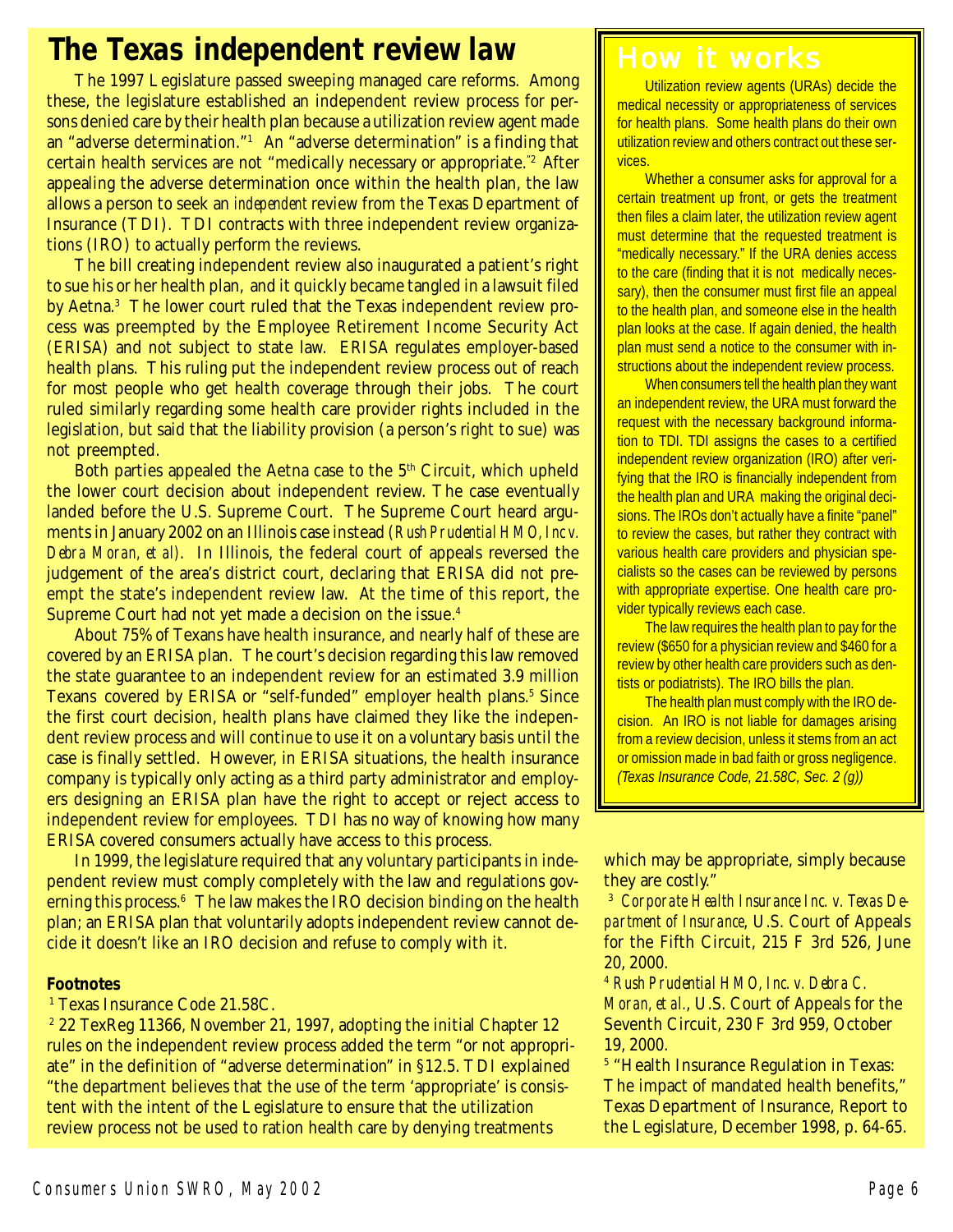## **continued from 5...**

used is representative of the kinds of disputes reviewed over the past five years.

With all identifying information about consumers and physicians removed, Consumers Union read the reviewer's narrative for every decision, categorized them by illness and procedure, and summarized the relevant medical issues in dispute. The amount of information varied. Some IRO decision letters offered great insight into the medical condition and the decision-making process, while others only included a few sentences with few details. Despite these limitations, Consumers Union could determine the key medical issues in most cases, as well as the standards used by IROs when evaluating these issues.

The "overturn rate" is the number of cases where treatment denials are overturned compared to the total sample. We use the term "partially overturned" for cases where the IRO agrees with the health plan on some issues but disagrees on others or where the IRO approves coverage for some additional treatment days but fewer than requested by the consumer.

## **General Findings**

ive years after the law's passage, Consumers Union found that the independent review process is working for consumers. More than half of those who presented their case to an independent reviewer received some additional treatment (55 percent of denials were fully or partially overturned). This is a slightly higher

rate than found in nationwide studies of independent review, and slightly lower than the overturn rate in Texas since inception of the system (59 percent overall).4

About 74 percent of the requests for review handled by the IROs consistently concerned: a handful of contested

# **Consumers' use of independent review increases each year. In 2000 and 2001 more than 60% of denials were overturned by reviewers.**



prescription drugs (19 cases), surgical treatment for obesity (17 cases), mental illness (46 cases), substance abuse (54 cases), and the number of days (if any) required for hospital care for physical illness (60 cases). The remaining disputes involved a wide array of other treatments (including chiropractic, physical therapy, occupational therapy, durable medical equipment, experimental treatments, and miscellaneous surgeries) from which it was difficult to discern any patterns of care.

For some conditions--including mental health and severe obesity--IROs consistently overturned treatment denials. This raises concerns about HMOs' practices with respect to these conditions, especially when there are clear guidelines that indicate how an IRO will decide.

Mental health and substance abuse treatment constitute only 8 percent of the nation's medical care costs (and private health insurance pays very little of that cost).<sup>5</sup> Yet, these conditions together accounted for 38 percent of care denials sent for independent review in our sample. Mental health treatments denials were overturned much more frequently than the general overturn rate (70 percent overturned or partially overturned).

In contrast, independent reviewers only rarely overturned an HMO's decision not to pay for name brand drugs. For the most part, reviewers supported alternatives proposed by the health plan.

TDI is distributing the cases evenly among the reviewers as required by law, but Envoy and Independent Review, Inc. (IR) overturned HMO denials more frequently than Texas Medical Foundation (TMF) in our sample. Envoy and IR overturned 54 cases each, about a 62 percent overturn rate. TMF overturned only 36 of its 89 cases, an overturn rate of 40 percent. TMF is the oldest review company, but Envoy joined the system in February, 1998. TDI added IR in December, 1999.<sup>6</sup>

Within certain condition categories, Envoy and IR overturned more health plan decisions than TMF. For example, of the 54 reviews dealing with substance abuse issues, Envoy reviewed 17 and overturned 13. IR, which looked at 21 of these, overturned 13. Of the 16 TMF reviewed, only six were overturned. These differences are only suggestive however, because the number of cases in a specific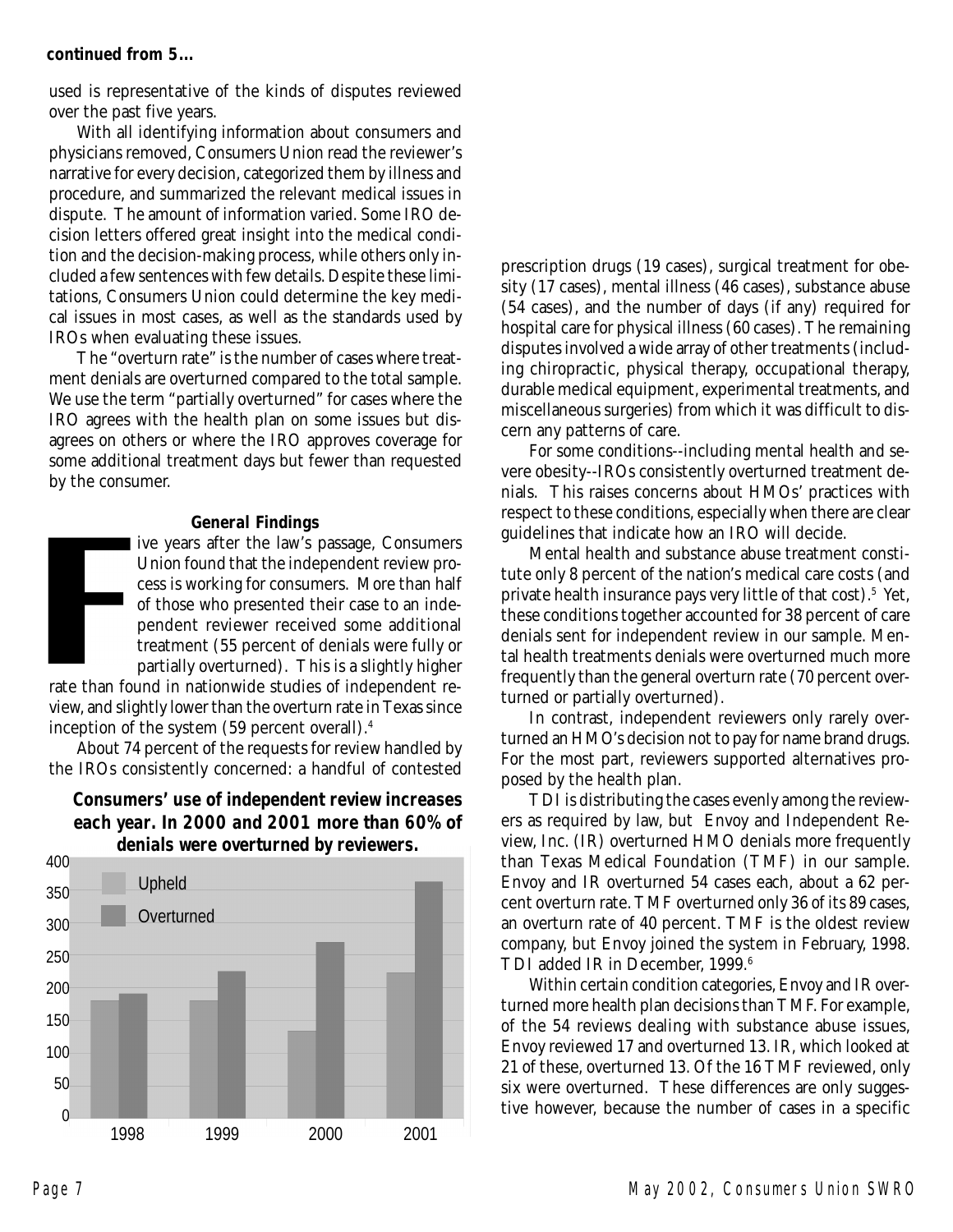

**70 Percent of Reviews Related to Mental Illness Resulted in Some Additional Care for the Patient** treatment category is small, and the specific case histories differ. But the variance could reflect material differences in approach to treatment worthy of additional investigation.

Finally, we find that the number of independent reviews remains low, although the system is now in its sixth year of operation. In 2001, consumers requested only 587 decisions. Since inception in November, 1997, IROs have conducted only 1,864 reviews.<sup>7</sup>

This is consistent with national findings on the use of the available independent review systems around the country. A recent Kaiser study of the 41 states with independent review laws found that only about 4,000 patients appeal HMO treatment decisions each year nationwide.<sup>8</sup>

People may get discouraged. A patient must

be denied twice (an initial denial, then an internal review that upholds the first denial) before accessing independent review. Moreover, the independent review process is no longer available for all denials.

In early 1999, TDI began sending letters to certain patients requesting independent review. The letters said, "if the first time your health benefit plan performed a review of medical necessity or appropriateness was after health care was received, the IRO process is not available to you." TDI interpreted the statute to only cover "prospective" or "concurrent" denials and not those done "retrospectively."

Retrospective review may represent a significant share of the requests for review. In the workers compensation system, now being incorporated into the TDI process, 82 percent of reviews in the last four months of 2001 were "retrospective" reviews. Since some of the cases cited in this report appear to address care retrospectively (care that has already been provided), it is unclear how TDI determines which requests are appropriate to send on to independent review.<sup>9</sup> Without the benefit of independent review, many people end up having to pay for care they believe should have been covered by their health insurance.

More than half of appeals are fully or partially overturned. Consumers who cannot access or who do not pursue their full appeal rights may not be receiving adequate health care. Without either encouraging more consumers to challenge their HMOs' decisions or making some structural changes within the HMO industry itself, patients may fail to get medically necessary treatment and their frustration with the health care industry will only continue to grow.

# **Gastric Bypass Surgery**

MOs repeatedly denied surgical treatments for morbid obesity, largely gastric bypass. Of the 263 cases studied by Consumers Union, 17 involved morbid obesity and gastric bypass. When consumers fought through the whole review process, the IROs overturned most of these denials (12 overturned, or 70.5 percent), and they did so for essentially the

**Most Gastric Bypass Denials were Overturned**



same reasons.

According to the National Institutes of Health 1991 Consensus Conference on "Gastrointestinal Surgery for Severe Obesity," a man with a Body Mass Index (BMI) 40 kg/m<sup>2</sup> and over is "morbidly obese." At this level mortality rates increase. Patients whose BMI exceeds  $40 \text{ kg/m}^2$  may be surgery candidates if they strongly desire substantial weight loss. The NIH Consensus Conference also determined that patients with a BMI between 35 and 40 kg/m² may also qualify for the procedure if it looks as though they will greatly benefit and it is apparent that they will face health complications if they do not lower their weight.<sup>10</sup>

The IRO upheld the HMO denial if the patient had not participated in a medically-supervised weight loss program prior to requesting surgery.11 However, one IRO held that the patient had attempted several weight loss programs and qualified for the gastric bypass despite the fact that the diets had not been medically supervised. The reviewer added that the National Institutes of Health Consensus Conference does specify that patients' prior diets be medically supervised in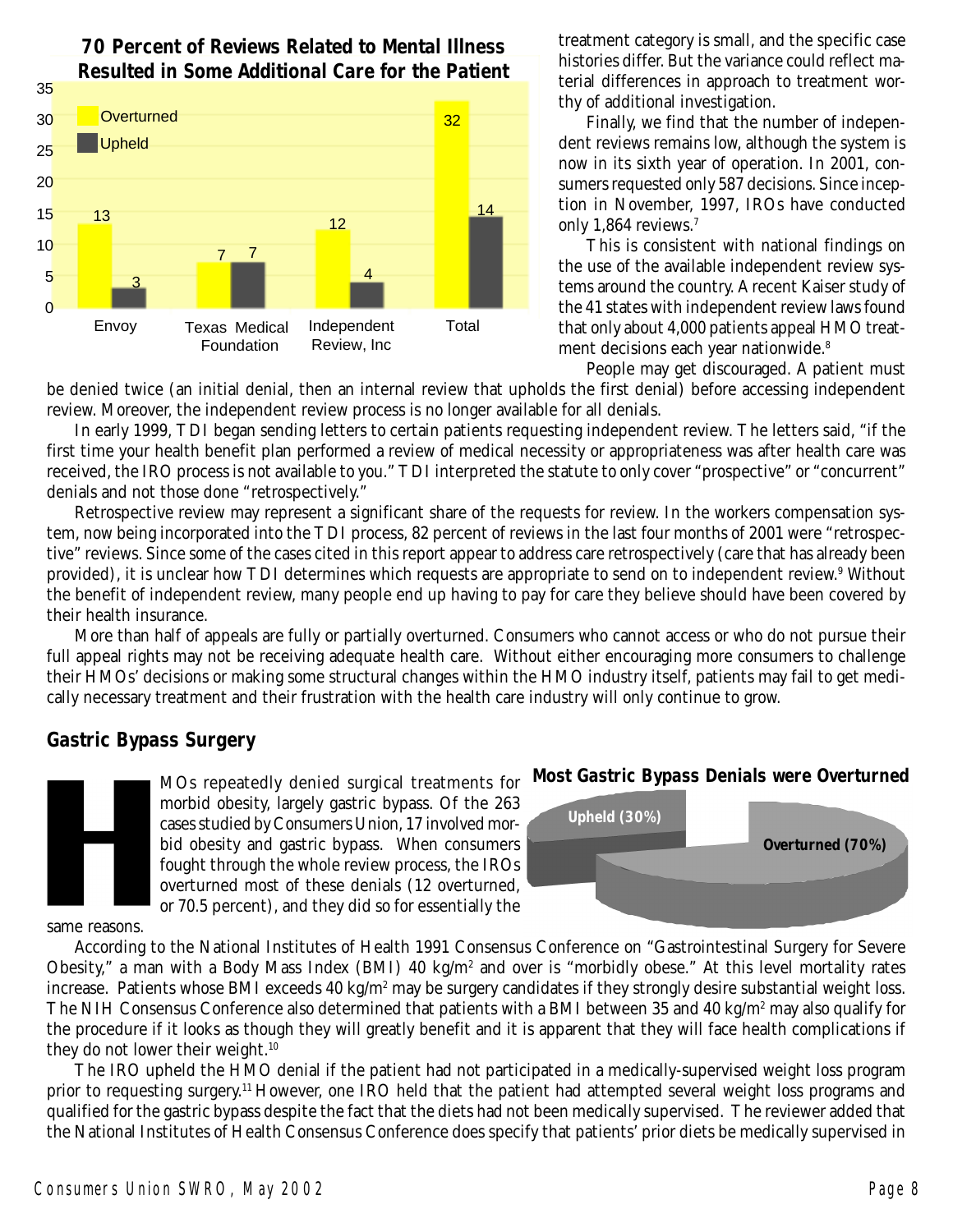

Increasingly unwilling to pay for hospital care, HMOs, utilization review agents, and finally independent reviewers struggled to define the minimum amount of inpatient care absolutely necessary to the wellbeing of the patient. Fifty-two cases involved denials of some portion of a person's hospital stay, while in eight cases the hospital stay was denied altogether. Independent reviewers overturned about half (54 percent) of hospital stay denials.

IROs only overturned two of the eight cases where the HMO believed that the patient should have never been treated as an inpatient at all, and generally supported managed care efforts to promote outpatient options for all kinds of care.

IROs agreed with the HMOs' denials if it appeared that the patient had undergone testing that could have been completed and assessed as an outpatient. For example, in one case a woman was admitted into the hospital for chronic diarrhea. The procedures she underwent, such as colonscopy and an abdominal X-ray, could have been completed without hospitalization, the TMF reviewer said. Her condition and her normal X-rays, normal lab results and normal physical did not justify inpatient care.<sup>1</sup> In another case, a TMF reviewer maintained that because a patient admitted into the hospital with abdominal pain had a normal white blood count and his lab work produced "unremarkable" results, he should have been observed as an outpatient.<sup>2</sup>

Patients who received physical therapy or oral medication were directed to outpatient treatment. In one case, an Envoy reviewer, decided that a patient suffering from low back pain did not receive any treatment as an inpatient that she could not have received as an outpatient.<sup>3</sup> A TMF agent reached the same decision in a case where a man suffering from severe low back pain and weight loss received oral medication. The CTscans and other tests he underwent did not warrant inpatient stay.<sup>4</sup>

Patients could stay in the hospital if their conditions required medical observation and IV management. In one case a woman suffering from severe pain had unsuccessfully tried outpatient therapy, and was on IV medication difficult to administer as an outpatient, the Envoy reviewer wrote.<sup>5</sup> In the other case a TMF reviewer found that a patient admitted with acute pancreatis could only be appropriately cared for as an inpatient. "It is the standard of care to admit patients with this diagnosis," the reviewer wrote, adding that the patient needed to be monitored because of diet modifications, lab tests and the necessity of IV fluids.<sup>6</sup>

Hospitals were once a one-stop shop for the tests, treatments and services needed to diagnose and manage illness. There are efficiencies for the patient as well as the doctor when tests and treatments are all integrated in one location. But increasingly, patients must navigate the medical system to make appointments and get results on their own because hosptial care may be a luxury we can no longer afford.



















HMOs denied gastric bypass to numerous patients who appeared to meet NIH standards. For example, Aetna denied (and TMF overturned) a gastric bypass for a 34-year-old woman with a BMI of 42.2 kg/m<sup>2</sup> who demonstrated commitment to long term after care.13 Aetna denied (and Independent Review Inc overturned) a gastric bypass to a 450 pound, 5'8" woman with a long history of failed diets. The reviewer found it "extremely unlikely" that the patient could lose any significant weight without the surgery.14

HMO Blue had five gastric bypass cases referred to an IRO, and reviewers overturned all of these. In these cases, the reviewers said consumers had met standards necessary to undergo the surgery.

For example, three cases in which HMO Blue denied coverage for a gastric bypass involved consumers with a BMI of 40 kg/m<sup>2</sup> or more.<sup>15</sup> In yet another case, Envoy concluded that the patient met the "standard criteria for morbid obesity, as well as the insurance guidelines which require gastroplasty first." In this instance, the insurer disregarded medically-recognized guidelines for gastric bypass as well as the consumer's compliance with its own additional requirements.<sup>16</sup>

# **Mental Illness**

ike gastric bypass cases, IROs frequently arrive at different conclusions than the HMOs concerning mental illness. Out of the 263 reviews studied, 46 involved treatment for mental illness. Eleven of the 46 cases all related to eating disorders (see separate discussion, page 13). Of these 46, 32 (70 per-

cent) were either fully or partially overturned. For the most part, the dispute centered on the duration of an inpatient or residential treatment facility stay. Without access to the underlying documentation, Consumers Union could not fully evaluate the HMOs' denials, but there are some basic standards that come into play regularly during the IROs' reviews of these cases.

IROs upheld HMO denials that involved patients undergoing a change in medication that could have been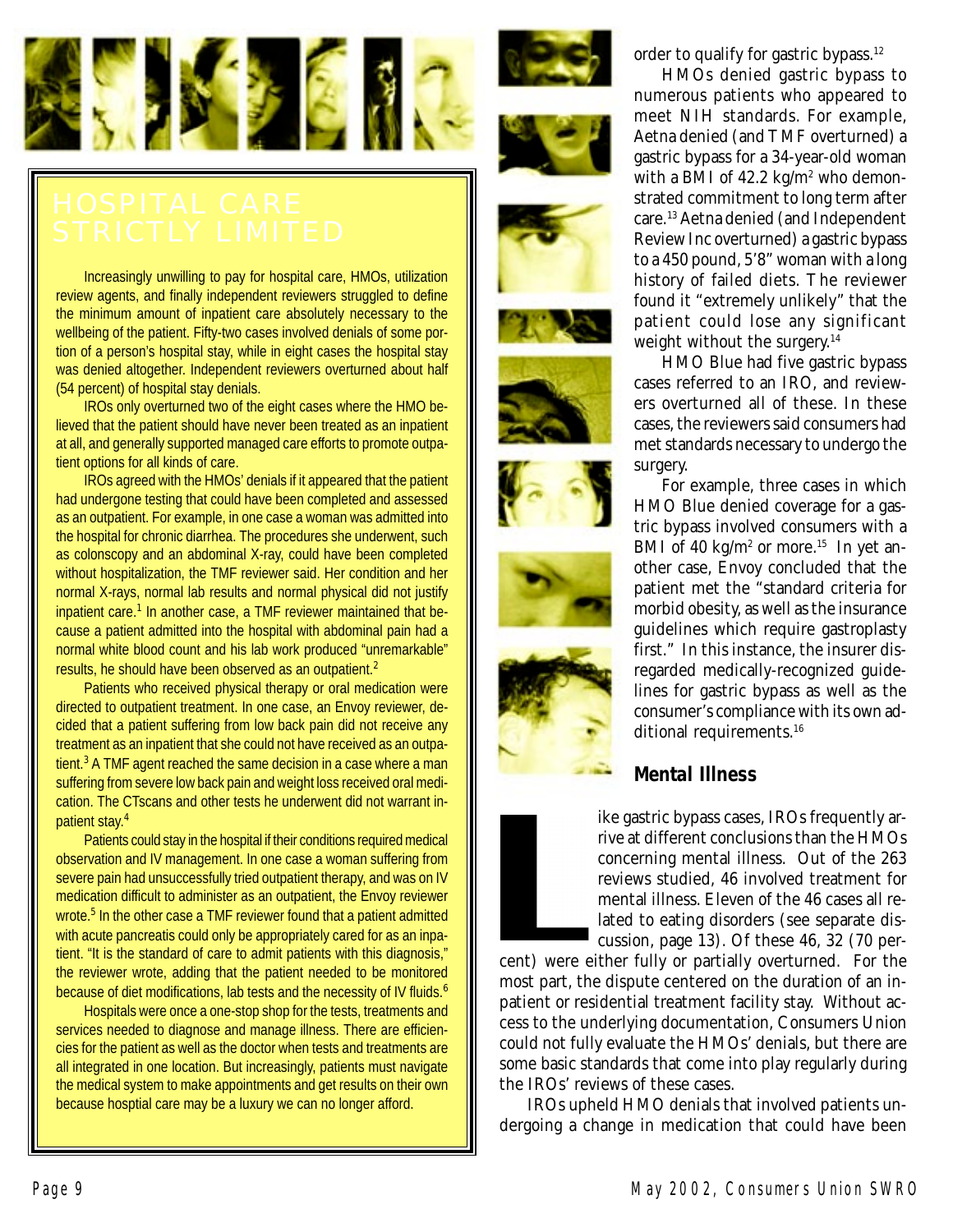handled on an outpatient basis. In addition, if the patient showed obvious improvement and demonstrated a desire to get better, the IRO was likely to uphold the HMO's denial of continued inpatient care. Lastly, a few decisions were upheld simply because the patients' medical records were inadequate. For example, in one case, a reviewer held that while it did appear that the patient had "significant medical and psychiatric problems, including dementia with memory impairment, a history of depression, substance abuse, and violent threats and behavior," there was "grossly inadequate documentation" supporting the need for inpatient care.<sup>17</sup>

Most HMO denials were at least partially overturned, but the standards are a little cloudier. If the patients' records indicated they were still having suicidal thoughts, had undergone many medicine changes within a short time period, were lethargic, confused, violent, or showed no interest in committing to an unsupervised

situation, the IROs overturned all or part of the HMOs' denials. BCBS denied residential treatment for an adolescent female with an IQ of 64 who had assaulted her mother. The reviewer concluded that the patient's history of violence toward her family and self-destructive acts clearly indicated that she was entirely out of control. In this instance, as in many others, the reviewer could find no responsible explanation for the HMO's denial of residential care.18

During a woman's hospitalization for severe depression, United Healthcare refused to grant her a therapeutic pass. The independent reviewer found it unfortunate that "the insurance that covered her hospitalization conveyed to me that, 'If she were healthy enough to go on a pass, then she was healthy enough to be discharged.'" The pass had enabled the patient to spend time with her mother, the reviewer held, an

essential step in her recovery.19

Sometimes the HMO wanted to move the patient to a lower level of care (residential treatment, partial hospitalization). TMF issued a decision concerning a young boy who had previously tried a long term program. He complained of voices telling him to harm others and had a plan to murder his mother and stepfather as they slept and then kill himself. TMF found that because the boy was so young, the HMO should have allowed a longer hospitalization. "It is a well known fact among child psychiatrists that children have more difficulty dealing with transitions than adults and need more preparation time for discharge," the reviewer concluded.20

In another example, Private Healthcare Systems agreed to cover only four days of inpatient treatment for a patient admitted by police in four point restraints with bipolar, seizure and cognitive disorders. At the time of proposed discharge, the patient was still suffering from seizures, was agitated and required restraints. An Envoy reviewer found that this patient could not be safely

HMOs, the healthcare industry, and the nation as a whole all struggle to find a solution to teenage substance abuse. This study highlights 25 families who turned to their insurance policies for help and hit a wall--denied either inpatient care (ten cases), residential treatment (12 cases) or intensive outpatient (3 cases).

According to a report by the Committee on Child Health Financing and the Committee on Substance Abuse of the American Academy of Pediatrics (the committees), access to substance abuse services decreased during the last 10 years while the numbers of children, adolescents, and families affected by substance abuse increased. The decrease in access to treatment is probably due to inadequate insurance coverage, managed care controls, and low reimbursement rates, the committee said. In cases where coverage is available, it is usually short and capped at an inadequate number of visits, the report found. Moreover, a larger problem arises when dealing with inpatient care, for this service is usually excluded or covered only for "acute detoxification purposes."<sup>1</sup>

IROs in Texas overturned more than half of the cases involving teenage substance abuse, but rarely overturned a recommendation that teens try outpatient treatment before an inpatient admission. Eight out of the ten opinions on inpatient care agreed that the patients should be treated in an outpatient program. Reviewers recommended outpatient care because the patients had either shown insight into their illnesses, had not changed their medication or attitudes, or had inadequate records. The two denials the IROs overturned involved patients whose additional psychiatric problems complicated their recovery.

About half of the appeals concerned access to residential treatment rather than inpatient care. In these instances, if the patient had already tried an outpatient program and failed, the reviewer was likely to overturn the denial. For example, an Envoy reviewer held that a 16-year-old boy's residential treatment was medically necessary. The boy was described as a polysubstance abuser who also

suffered from major depression. The reviewer noted that the severity of the boy's substance abuse had become dangerous. In addition, the boy had already attempted outpatient treatment and failed, prompting the reviewer to determine that he should remain in a residential treatment facility.<sup>2</sup>

Additionally if it appeared that the teenager was at a "high risk" of relapse, the reviewer would overturn the HMO's denial. An Envoy reviewer overturned a Magellan Behavioral denial of residential treatment coverage for a 17-year-old girl, who had been running away from home as well as prostituting herself for drugs. The reviewer maintained that she was at a high risk for relapse since she indicated a strong desire to use drugs, proved resistant to treatment, and had depressed and irritable mood swings. The reviewer concluded that the girl should remain in a residential treatment facility until her physician determined she was stable enough to leave.<sup>3</sup>

 In addition, if the teen had a history of running away or had serious conflict with other family members, reviewers would determine that the patient's enrollment into a residential treatment facility was medically necessary. According to a TMF reviewer,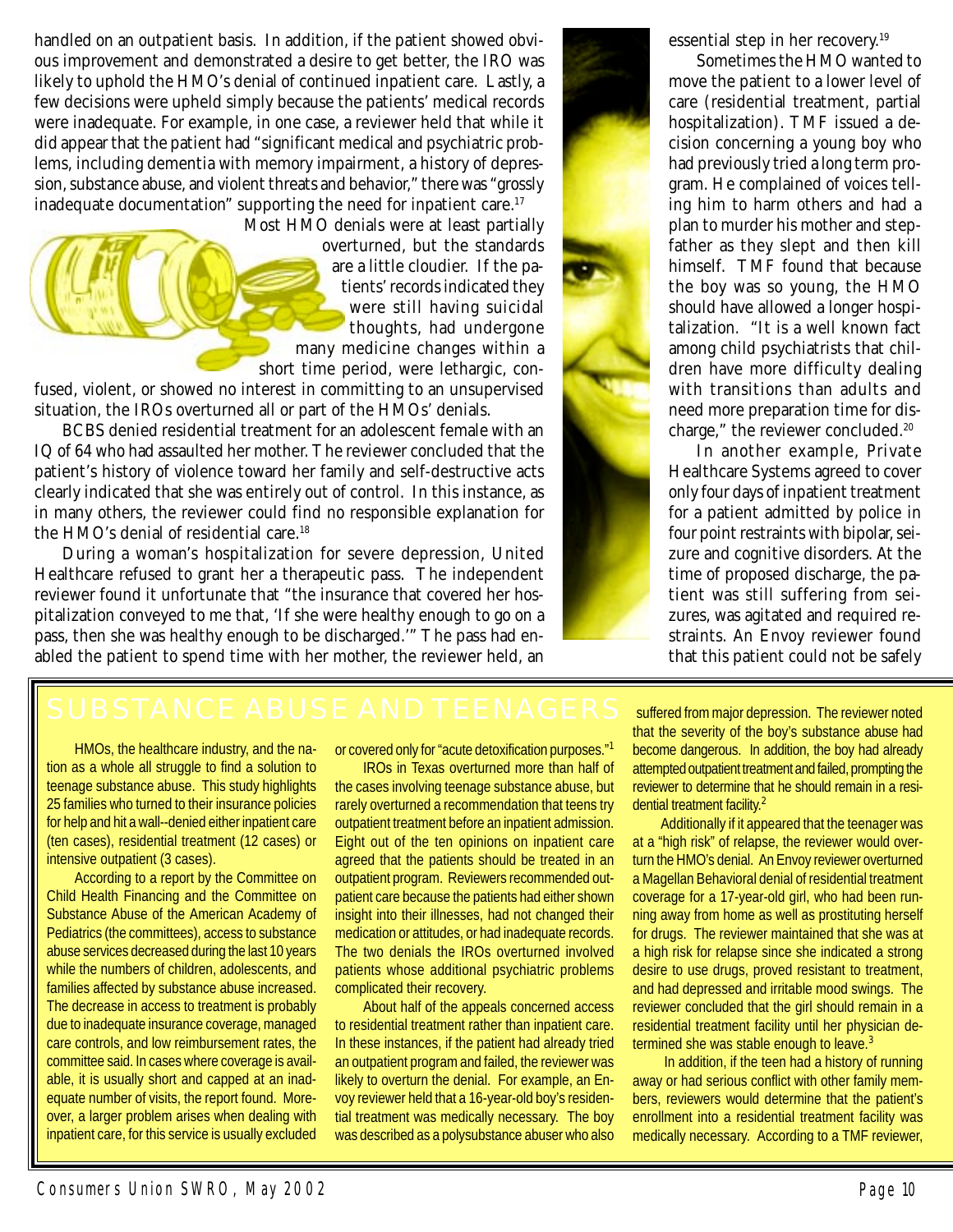cared for at any other level than "acute inpatient care," and should not be transferred. Still in the hospital at the time of the review three weeks later, the reviewer felt that she should remain an inpatient until her physician was ready to move her.<sup>21</sup>

Patients covered by PacifiCare of Texas appealed five decisions related to mental illness. The IROs overturned three of the five. The reviewer upheld one of these because the psychiatrist did not provide enough information.22 All of the overturned cases involved records that the reviewers believed demonstrated that the patients were still in the midst of treatment and had not shown much improvement. In one case, a patient was admitted on suicide watch and the HMO wanted her transferred to residential treatment two days later. The reviewer believed that her two unsuccessful prior admissions indicated that it was not safe to discharge her.<sup>23</sup>

Some advocates for people with mental illness contend that managed care companies have gone

a 17-year-old girl's stay was necessary for her recovery because she was impulsive and did not completely grasp the program. Furthermore, the girl's family conflict and the presence of drug paraphernalia at home did not provide an ideal environment for recovery.<sup>4</sup>

Families with teenagers that have court orders to obtain treatment for their substance abuse, but whose insurance will not cover that cost, face an extra burden. Not only could the teenagers fail to meet their court orders, but they may also fail to get the treatment necessary to combat their present substance abuse problem and prevent future use and criminal behavior.

In two cases, the HMO denied coverage because the teenagers experienced a period of enforced sobriety just prior to admission. A 15-yearold female with a two-year substance abuse problem tried an outpatient program from Aug. 3 through Sept. 9, 2000. In March 2001 she entered a juvenile detention center for a probation violation. A judge in May ordered her directly into a residential treatment facility for her polysubstance abuse problem. The HMO denied coverage based on the fact that she

had remained sober for two months. The reviewer disagreed, stating that she was only sober because she had been in juvenile detention. "Apparently, communication from the insurance company noncertifying her stay led to a precipitous discharge...with the parents angry at the insurance company," wrote the reviewer. "It is disappointing that her progress was terminated by this non-certification, which was clearly medically justified."<sup>5</sup>

A different IRO upheld an HMO denial in a similar case. The teenager had been clean for seven weeks prior to the time he would have had to fulfill his court order by enrolling in a residential treatment program. The review decision does not state whether he spent those weeks in detention, but most residential treatment programs will not accept court ordered patients who are not sober upon entry. But the period of sobriety appeared to disqualify the teen for coverage.<sup>6</sup>

HMOs will sometimes deny residential treatment ordered by the court even if outpatient treatment has already failed. A judge ordered a 15-yearold boy into a 24-hour residential treatment program, but the HMO denied coverage for this level

of care. Because his attempts at sobriety had failed in outpatient care, an Envoy reviewer ruled that this residential treatment was medically necessary.<sup>7</sup>

The committees of the American Academy of Pediatrics concluded that:

(CHIP);

**.** private insurance companies should reduce cost-sharing requirements for substance abuse services and widen benefits to include substance abuse prevention, assessment, and treatment services;

 $\bullet$  insurers should also improve pre-authorization and utilization review criteria to be consistent with national standards on the treatment of substance abuse among youth developed by the American Academy of Pediatrics, the Substance Abuse and Mental Health Services Administration, the National Institute on Alcohol Abuse and Alcoholism, and the American Society of Addiction Medicine.<sup>8</sup>

**Footnotes on page 19** 





More than a fifth of all the cases related to substance abuse treatment (54 cases). IROs overturned more HMO denials related to substance

Like mental illness cases, these appeals dealt mostly with the patient's length of stay in an inpatient care or residential treatment facility, or their removal from inpatient care to a lower level of care (outpa-

**Substance Abuse Treatment Denials Are Often Overturned for Serious Detoxification and for Patients Who have already Failed in Outpatient Treatment**

**Overturned (59%) Upheld (41%)**

abuse than the average "overturn rate" (60 percent or 32 cases).

# **Substance Abuse**

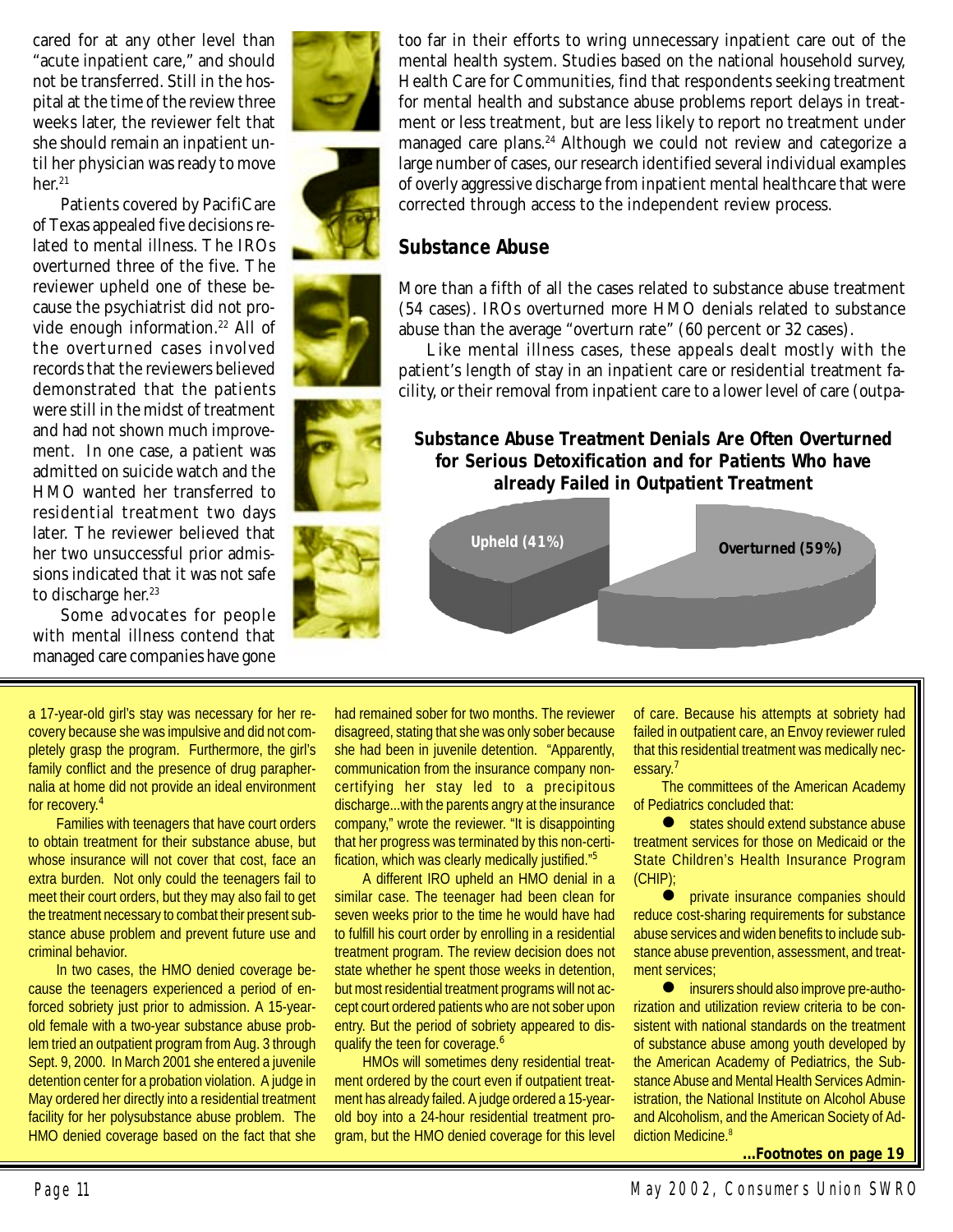tient, residential, partial hospitalization). Reviewers identified a number of criteria when they examined cases level of documentation, level of home support, level of pa-

tient commitment to drug treatment, years of drug addiction, and level of withdrawal and frequently overturned HMO decisions for the most severe cases.

Of the 22 HMO decisions *upheld* by the IROs, some supported the HMOs' determi-















the patients' families appeared supportive and nonchaotic.25 They tended to uphold the HMO if the patient showed little or no withdrawal or had no complications.26 Finally, reviewers tended to uphold an HMO determination if the patient was making good progress with good motiva-

nations primarily because

tion (and therefore could successfully move to outpatient care) or if the patient was making little or no progress.<sup>27</sup>

On the other hand, reviewers approved additional treatment time (or a higher level of care) for patients with other complicating mental illness, those with a severe detoxification, and those with serious family conflicts at home.<sup>28</sup> In some cases, we were surprised at how little inpatient treatment time a managed care company would provide for severe addictions. An alcoholic of 20 years with a history of depression entered the hospital for detoxification. After two days, he was discharged to finish his detoxification as an outpatient. The HMO denied coverage for the two days of inpatient care. The reviewer determined that his severe withdrawal symptoms warranted his twoday stay.29 Another patient with combined cocaine and alcohol dependence was granted only four days for inpatient detoxification, then moved. The reviewer noted his additional diagnoses of hypothyroidism and depression, and added another 5 days.<sup>30</sup>

Reviewers overturned several denials because the patients had already been unsuccessful in outpatient treatment.<sup>31</sup> For example, one patient addicted to multiple substances, complicated by chronic pain, entered inpatient detoxification. The **continued on 14...**

HMO denied the care, and the reviewer overturned the decision because the patient's prior attempts to withdraw from opiates on an outpatient basis had failed. Inpatient detoxification was medically necessary.<sup>32</sup>

**These cases indicate a strong tension between the need to cut unnecessary hospital costs and the need to protect patients whose condition may not be fully diagnosed.**

At least 25 of the 54 substance abuse cases (46 percent) involved teenage abusers. About half these HMO decisions were overturned  $(13$  of 25 or 58 percent).<sup>33</sup> In most cases, the substance abuse was coupled with juvenile crime, running away, family conflict and other problems. In response, families most frequently requested residential treatment—programs designed to give the teens 24-hour supervision apart from other substance-abusing friends or family conflicts. Each of these cases presents a snapshot of a very troubled family seeking some kind of help that they believe is covered under their insurance—and not necessarily getting it. (See Substance Abuse and Teenagers, p. 10.)

These cases also illustrate the importance of a family advocate when faced with insurance denials for mental health and substancse abuse care. Parents, or some other advocate within the system, took the time to make sure their child got the care covered under the insurance plan (first asking for internal review, then for independent review). Individuals without strong family or other support may find this process difficult to navigate on their own.

# **Number of Inpatient Days**



 large portion of the cases reviewed by IROs dealt specifically with the number of days a patient spent as an inpatient for a wide variety of physical ailments. In all, there were 60 such disputes: 52 disputes over the number of days needed, and eight where the HMO denied coverage alto-

gether. In about half of the cases, disputed treatment was partially or fully approved by the reviewers. Because the conditions vary considerably, our conclusions are limited.

Of the eight cases denying the need for any hospital care, IROs overturned only two. The reviewers tended to agree that patients did not need to stay in the hospital for physical exams, tests, oral medication, and physical therapy.34

When doctors admit a patient with an unknown problem for testing, an HMO will sometimes deny part of the stay if serious conditions are ultimately ruled out. A woman took a stress test for chest pain. Because she experienced serious chest pain during this test, doctors admitted her as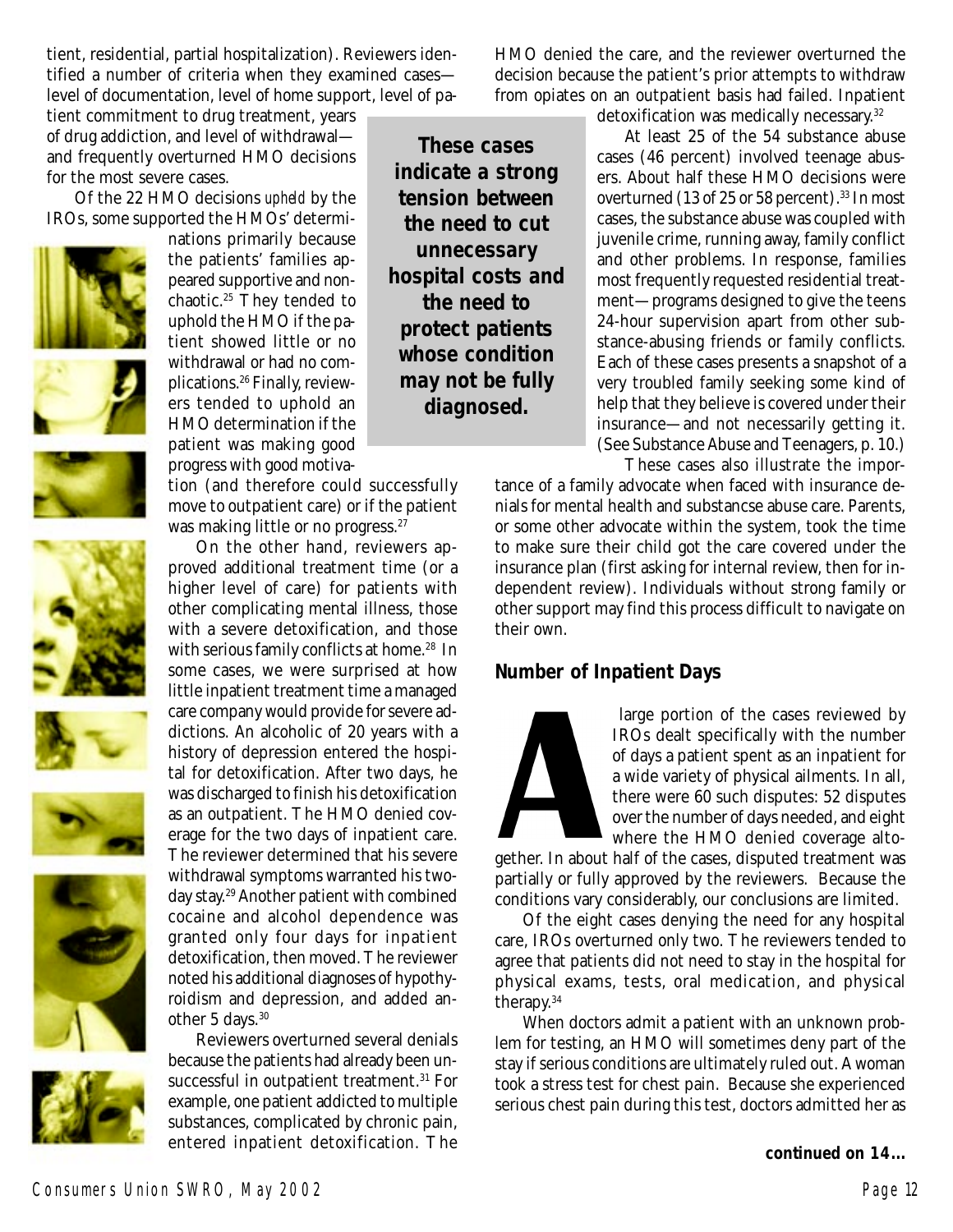Review decisions relating to eating disorders, a subset of mental health appeals in our study, illustrate some of the dangers of an overreliance on outpatient treatments in today's managed care environment. During the six month period of our study, IROs considered 11 eating disorder appeals and overturned seven of them.

According to the American Dietetic Association (ADA), more than 5 million Americans suffer from eating disorders. Five percent of females and one percent of males have anorexia nervosa, bulimia nervosa, or binge eating disorder. An estimated 85 percent of all eating disorders, now the third most common chronic illness in adolescent females, begin during adolescence.<sup>1</sup>

Eating disorders involve both physical deterioration and mental illness, such as depression, anxiety, and obsessive behavior. As a result, treatment for these disorders must focus both on mental and physical health. The ADA recommends an interdisciplinary team composed of professionals from medical, nutritional, and mental health disciplines to manage and assess eating disorders. According to the ADA, medical nutrition therapy and psychotherapy are two integral parts of treating eating disorders, especially since the patient may require continued psychological support even after recovering medically in order to sustain the change.<sup>2</sup>

Like those appeals involving mental illness or substance abuse cases, reviewers based their decisions heavily on the patients' history and chance of recovery outside an inpatient or residential treatment settings. If the patients showed insight into their illnesses, improved mentally and physically during their time spent as inpatients, and had supportive families, the reviewer would uphold the HMO's denial.

But some HMO guidelines appear to rely primarily on weight gain as the trigger to end inpatient care. Independent reviewers looked at both physical and mental capacity to return to a more normal life. In one case, a IR reviewer wrote that while the patient had gained weight and maintained caloric intake, she remained "extremely anxious" about this weight gain, and continued to have obsessive and "distorted illness thoughts." Leaving inpatient care would have been very detrimental to her recovery.<sup>3</sup> According to the ADA, "weight restoration alone does not indicate recovery, and forcing weight gain without psychological support and counseling is contraindicated."<sup>4</sup>

Patients released prematurely from inpatient treatment may land right back in the hospital, even more ill. A 21-year-old woman entered an inpatient care facility on Nov. 21, 2000 due to complications resulting from her eating disorder and depression with suicidal thoughts. The HMO covered nine days of inpatient treatment then discontinued her certification. A TMF reviewer upheld this decision, claiming that due to lack of documentation of her suicidal intent and the fact that her eating disorder was no longer acute, any days after Nov. 30 were not medically necessary.<sup>5</sup>

Within two months the woman was readmitted. According to a new assessment of her case, after leaving the inpatient setting for residential treatment the first time, she felt anxious and overwhelmed when seeing food in the refrigerator and pantry. Her anxiety continued to grow as she gained weight over the next few weeks. Her practice of binging and purging resurfaced, her depression increased, and she attempted suicide in the shower. The residential facility determined that she should return to an inpatient setting on Jan. 30, 2001. The HMO denied the request, but this time the independent reviewer overturned the denial.

**Reviewers Overturned Seven of Eleven Treatment Denials for Eating Disorders, particularly if HMOs denied care based primarily on physical weight gain**



"Insurance companies, in general, have failed to recognize the seriousness of eating disorders, which have mortality rates in chronic patients, of up to 20 percent," said the reviewer. This particular patient probably should have stayed longer in her initial inpatient treatment program, as she "manifested most of the risk factors associated with bad outcome and death in this patient population," according to the reviewer, adding that she was unsafe in a residential care facility.<sup>6</sup>

One indicator of inadequate hospital treatment or discharge planning is rapid hospital readmission after discharge. According to a 1996 study of quality indicators in the managed behavior health care industry (and cited by the U.S. Surgeon General), rapid readmission occurred in 2 percent to 41 percent of discharges depending on the managed care plan. Despite methodological problems, the Surgeon General warned in 1999 that these kind of indicators "raise concerns about real differences in quality" among managed behavioral health plans.<sup>7</sup>

One HMO denied inpatient care to three different women with eating disorders. All three denials were overturned. The IRO found that these patients



feared returning home and being around food, continued to express compulsive desires to exercise, and remained depressed and/or suicidal. The reviewers concluded that the women needed to improve in these areas before they could successfully battle their eating disorders in an outpatient or residential setting.<sup>8</sup>

The ADA believes that patients with eating disorders usually progress along these stages: precontemplation, contemplation, preparation, action, and maintenance. The organization warns that "frequent backsliding" among these stages usually occur during a patient's recovery. Thus, premature release from a treatment setting, no matter what that setting may be, could be harmful to the patient.

Because relatively few patients actually pursue independent review of their insurance denials (see discussion, p. 8), we believe that the number and severity of eating disorder cases that came before reviewers during the short period of our study warrants further research, and may indicate a need to examine managed behavioral health plan utilization guidelines for this disease.

**...Footnotes on page 19**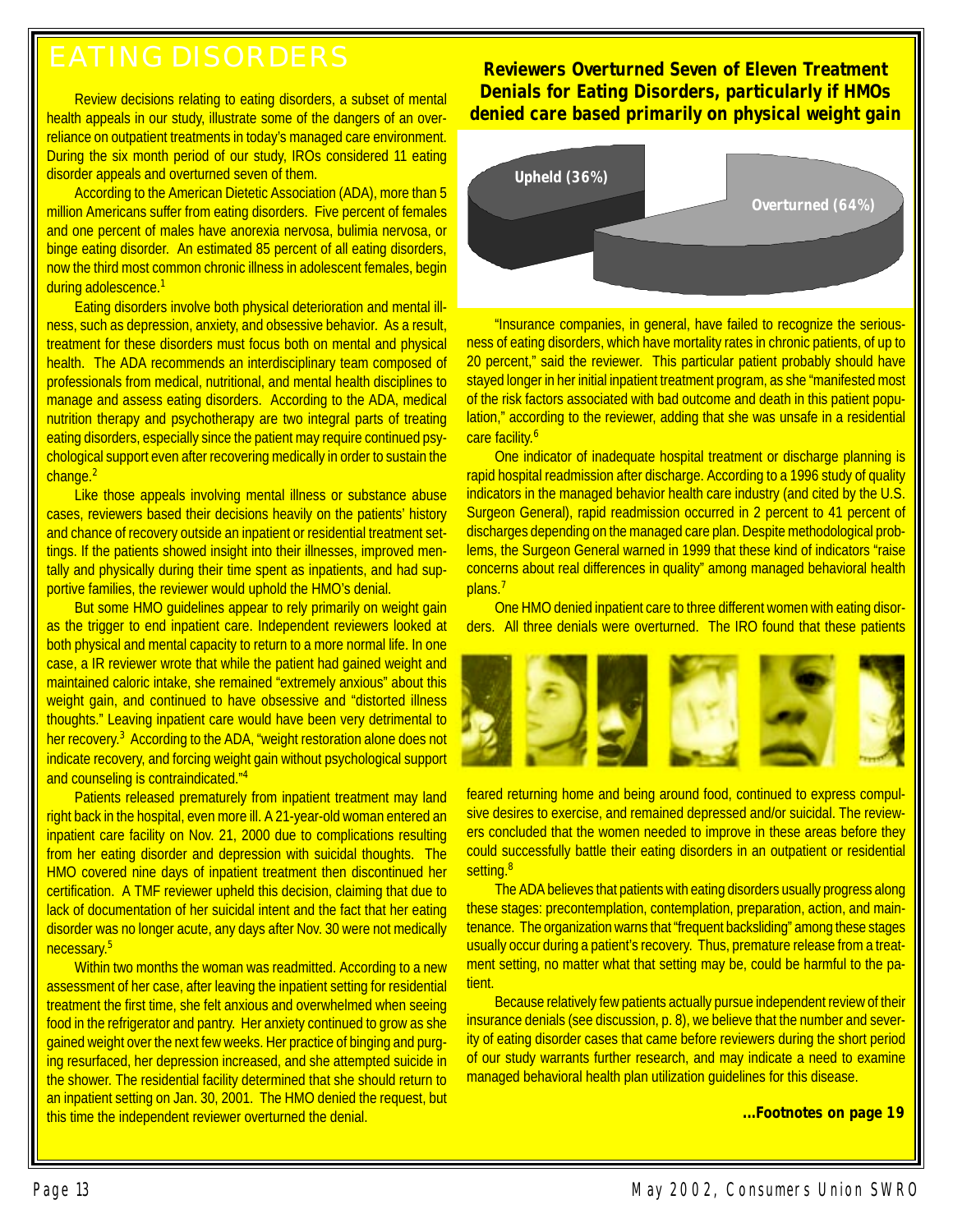### **...continued from 12**

an inpatient in order to assess her condition and rule out a heart attack. Her doctors conducted a CT scan, which resulted in two more days of hospitalization. When this test came back negative, the woman underwent a heart catheterization for diagnosis, which required one more hospital day. The HMO later denied coverage for the last days of inpatient care. The IR reviewer disagreed, finding that until she received a conclusive diagnosis, her stay was necessary.<sup>35</sup>

A two-year-old girl was admitted to the hospital because of lethargy, vomiting, and a sudden temperature elevation of 104 degrees. When she arrived on March 7, doctors conducted tests and drew a blood culture. After admission with the preliminary diagnosis of ear infection, she started intravenous antibiotic therapy. The next day, the blood culture came back positive for gram-positive cocci. Hosptial staff drew another blood culture after receiving the first test results. She continued to have low-grade fever, and by March 9, the infection was identified as penicillin-resistant Streptococcus pneumonia. Although the child was completely stable, the physician opted to wait for the second blood culture, which came back negative on March 11, at which time the child was released. The HMO denied coverage for the child's March 10 stay, since she was stable and the infection appeared to have been identified.

The IR reviewer, however, held that the extra stay was necessary to ensure the child received the appropriate care. Because the infection was penicillin-resistant, the physician had reason to be concerned that it may be resistant to other antibiotics. Furthermore, because the child was a daycare attendee, she was at high risk for having drug-resistant pneumonia. The reviewer concluded that the child received "excellent and appropriate medical care" and the HMO should have covered her hospitalization on March 10.<sup>36</sup>

These cases indicate a strong tension between the need to cut unnecessary medical costs and the need to protect patients whose condition may not be fully diagnosed. While many IRO decisions supported an outpatient approach to testing, not every patient can be approached in the same way and some cases support the need for hospital based diagnostic care. They also highlight the most common feature of many utilization review decisions for hospital care—the decision to trim the hospitalization by two days, one day or even a few hours.

In at least 22 other cases, the HMOs denied coverage for two days, one day or

even a few hours of inpatient care, and reviewers only overturned seven of these denials. These cases came down to patients, HMOs, physicians, and IROs grappling with how *much* inpatient care is medically needed almost down to the hour. The reviewers look at the medical records and history of each patient, taking into consideration the seriousness of their illnesses, whether they had been placed on new medication, and if their care could have been appropriately provided on an outpatient basis.

A woman, suffering from severe dizzyness, had been admitted to intensive care, and the

doctors found that her diabetes was poorly controlled. The hospital, HMO, and IRO all had different opinions as to when the patient should have been released. The hospital released her on the seventh day, the HMO said she should have left on the fifth day, and the IRO determined that she should have been released on the sixth day.37

A managed care plan denied coverage to woman who had undergone a hysterectomy because the HMO believed that her improvement, and ability to eat and take oral medication, indicated that she was well enough to be released after dinner one evening, rather than her actual release the next morning.38 A man who underwent surgery for sleep apnea stayed in the hospital one full day. Here, the HMO and the reviewer agreed that he should have been released the day of the surgery rather than the next morning because, by the 18th hour after surgery, he could begin drinking water and taking oral medication. In general, if the patient could begin taking oral medication and eating, then the HMO and reviewers would both deny continued inpatient care.<sup>39</sup>

Sometimes the HMO will deny hospital days when hospitals cannot efficiently schedule tests or deliver test results. Aetna and a reviewer agreed that a patient could have been released earlier if the doctor had asked to have test results called in to him instead of waiting for them to appear in the chart.<sup>40</sup> Prudential and TMF concurred that a patient who needed a cardiac catheterization should not get two days of coverage because the procedure should have been done on Saturday, rather than Monday, the day on which the hospital scheduled it.<sup>41</sup> But, in a similar case, when Aetna said a patient's heart catheterization should have been scheduled a day earlier, Independent Review Inc. disagreed and required the company to pay for the full stay.42 An Aetna patient who needed a CT scan had to wait because the doctors could not immediately obtain the I.V. access needed. According to the reviewer, this *is* a "recognizable reason" for failing to perform this procedure sooner.<sup>43</sup>

Patients of Aetna US Healthcare asked for 26 reviews related to the number of inpatient days needed for a variety of physical conditions. Reviewers overturned almost three quarters of them (19 cases).

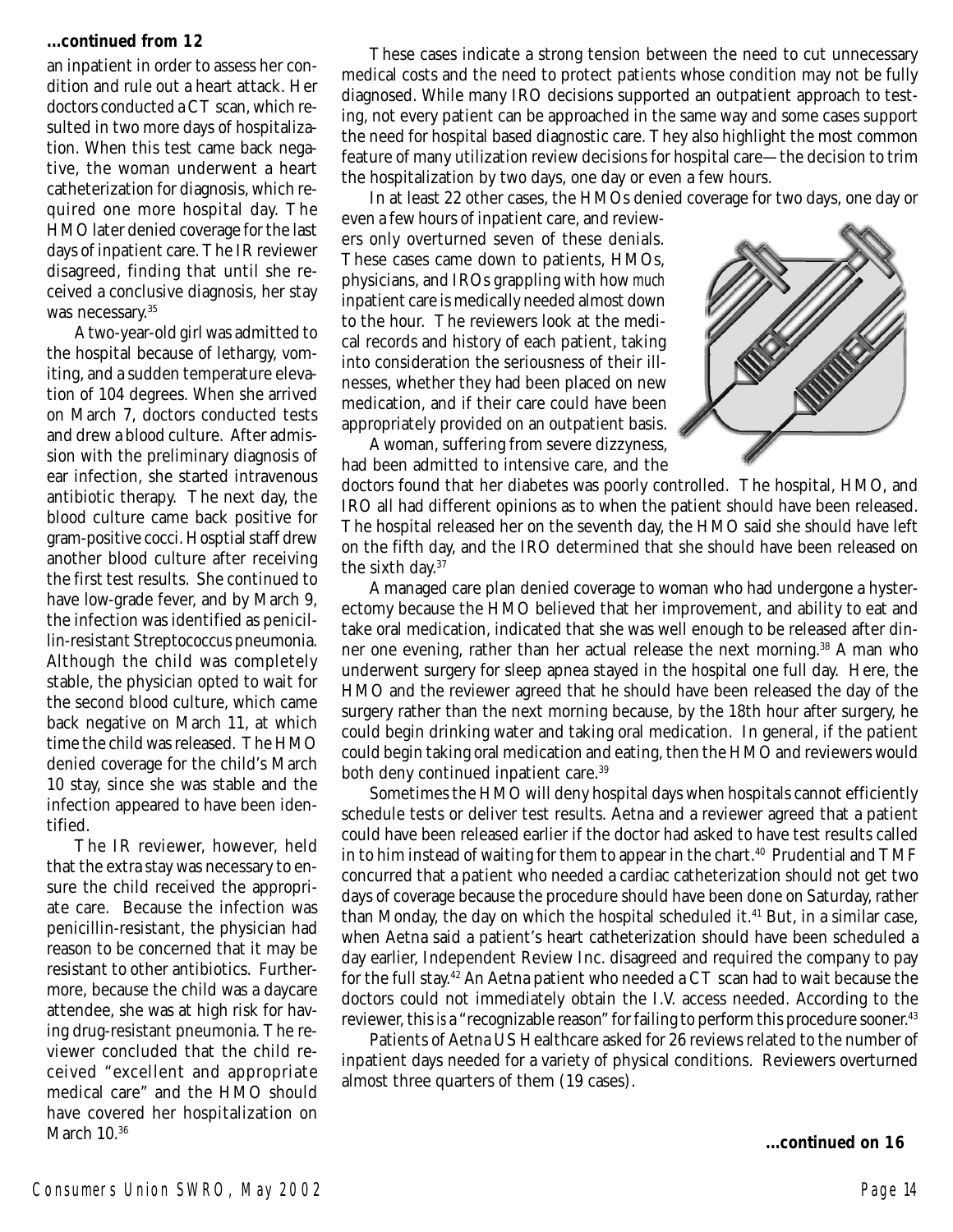The 77th Texas Legislature enacted a comprehensive law giving workers an independent review process for workers compensation claims if they are told their treatment is not "medically necessary."<sup>1</sup> The law requires the new independent review process to be the same as the existing process for other health insurance treatment denials. The Texas Workers' Compensation Commission (TWCC), in December of 2001, finalized regulations that turned over the review of workers comp denials to the same independent review companies currently authorized by the Texas Department of Insurance (TDI) to perform other insurance reviews.<sup>2</sup>

Like the HMO independent review process, TWCC will rotate these workers' compensation cases among the three IROs. In the past the commission has received about 3,000 requests for review a year, according to Bob Shipe of the Texas Workers' Compensation Commission's governmental relations division.<sup>3</sup> By contrast, TDI receives about 500 requests for review of HMO denials each year, giving about 150 cases to each review organization. The new workers compensation claim reviews could result in a sudden ten-fold increase in the number of cases coming before the existing reviewers.

But the fee structure makes this unlikely. Under the HMO system, the \$650/\$450 independent review fee must be paid by the insurance company every time a consumer requests review. In the comp system, independent reviews of "preauthorization" or "concurrent" denials must be paid by the insurance company (the employee has not yet received any services, or the insurer denies continued care beyond a specified limit), but if the service has already been delivered, the "non-prevailing party" (either the comp insurer or the medical provider) must pay the fee. Regulations require providers to pay the fee for a retrospective review first and get reimbursed if they prevail (the independent reviewer finds the treatment to be medically necessary).<sup>4</sup> The statute mandates that the injured worker will never pay for the review.

Workers compensation regulations, like many group health insurance plans, require certain kinds of procedures to be pre-authorized every time.<sup>5</sup> But even so, 82 percent of requests recieved in the last four months of 2001 involved services already delivered. The up-front fee may discourage many health providers from requesting reviews, Shipe said.

HB 2600 required TWCC to post de-identified independent review decisions on its web site so that all providers and workers can understand the medical basis for determinations of medical necessity.<sup>6</sup> Three months into the new program, no decisions have been posted. Only 68 reviews had been requested and 21 decisions completed.

Given the previous volume, we would expect 8 to 10 requests for review to arrive every day. The low volume of requests so far is no doubt partially due to the implementation of a totally new system. Even so, initial startup appears slow.

Medical conditions filed under workers compensation differ substantially from the types of conditions we have identified elsewhere in this report. Workers compensation claims are far more likely to involve soft tissue damage and back problems, and the most common treatments include various therapies, durable medical equipment and "work hardening," a therapy designed to bring an injured worker slowly back to the kind of tasks required for the job. By contrast, our review of HMO independent review found the largest categories of reviews related to substance abuse, mental health, and the number of days required for inpatient care (for a wide range of illnesses).

Since the volume of reviews and type of conditions may be significantly different for workers compensation than for HMO based care, adequate oversight is critical. Regulations and the law set out a number of consumer protections that could be a model for the HMO independent review process. In addition to the requirement that TWCC post IRO decisions on the internet (without confidential information that could be used to identify the patient), workers compensation insurance companies must adjust their behavior based on the IRO decisions. If an independent reviewer determines that care is medically necessary, and the insurer based its initial denial on a particular peer review, the insurer cannot use that same basis and rationale to deny subsequent similar claims.<sup>7</sup>

Further, as we recommend here for all HMO reviews (see page 17), the regulations

state that TWCC will monitor IRO decisions and outcomes, and establish this monitoring system through a Memorandum of Understanding with the Texas Department of Insurance.

1 77<sup>th</sup> Texas Legislature, H.B. 2600, Article 6, Sec. 6.04, Medical Dispute Resolution, effective January 1, 2002.

<sup>2</sup> 26 Texas Register December 28, 2001, Final rules and response to comment, Chapter 133. General Medical Provisions.

<sup>3</sup> Shipe, Bob, Texas Workers Compensation Commission, interview with Consumers Union, Feb. 22, 2002.

4 28 Texas Administrative Code, Title 2, Article 133.308(q)

<u>5 Treatments that require</u>

preauthorization include inpatient hospital admission other than emergency, spinal surgery, chemical dependency and weight loss programs, chronic pain management, durable medical equipment costing over \$500, outpatient or ambulatory surgery, all myelograms, discograms, or surface electromyograms, all chemonucleolysis and much more. TWCC Fast Facts, "Preauthorization, Concurrent Review, and Voluntary Certification," February 1, 2002.

<sup>6</sup> 77<sup>th</sup> Texas Legislature, H.B. 2600, Article 6, Sec. 6.04, Sec. 413.031 (c).

<sup>7</sup> 28 Texas Administrative Code, Title 2, Article 133.308(o)(6).



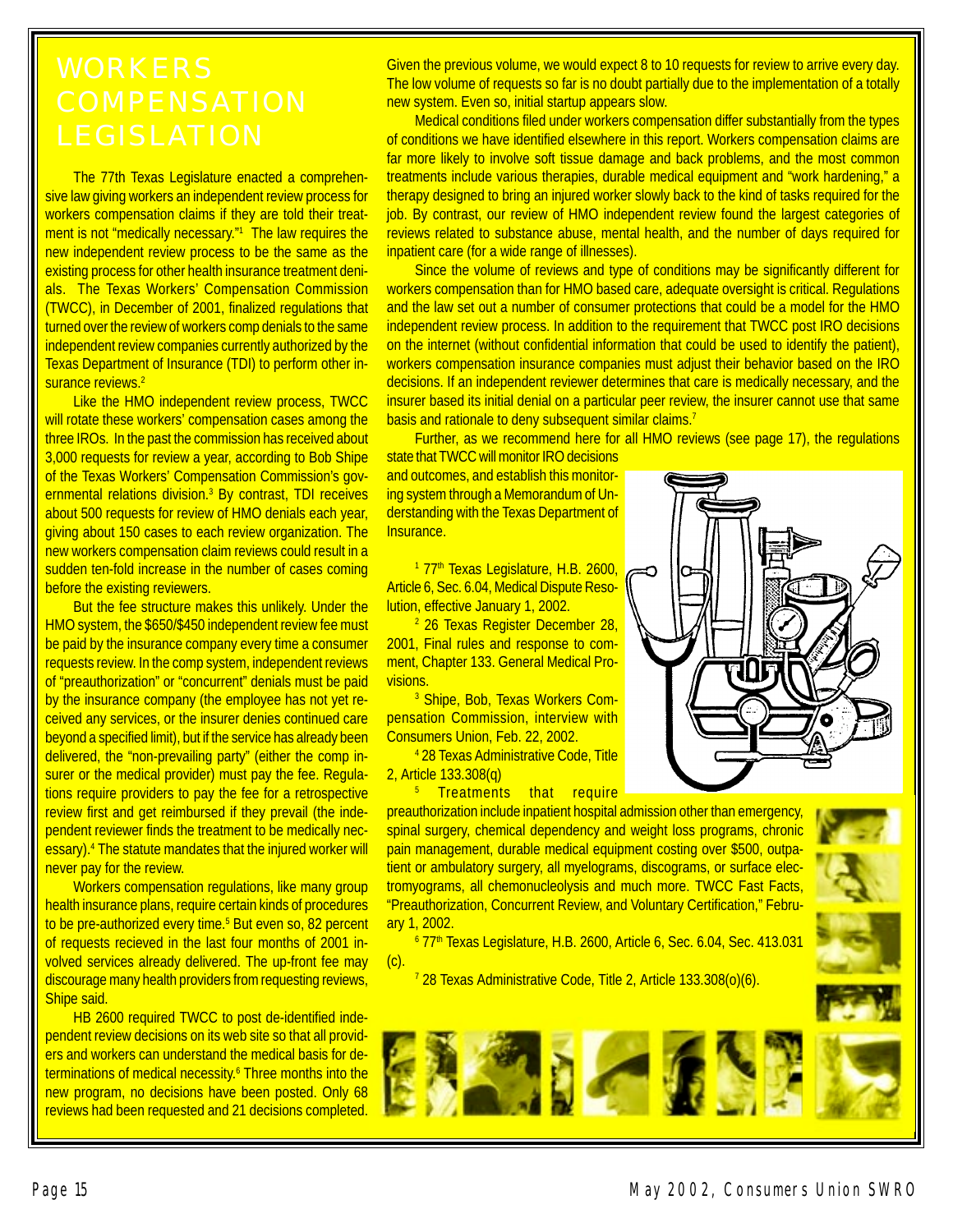# **Prescription Drugs**

Disputes about substance abuse frequently related to the necessity of inpatient care, and especially the number of days necessary for detoxification. A 40-year-old severely alcoholic woman received care at a residential treatment center from Dec. 8 to Jan. 6. The HMO approved only the first five days of her stay, denying the treatment she received from Dec. 13 onward. The Independent Review, Inc. reviewer overturned this decision, emphasizing the severity of her addiction.

The reviewer notes that the woman had been drinking a fifth of vodka every day for two years. When she came into the treatment facility she admitted to drinking daily since she was 20-years-old, with the exception of a two and one-half year period of sobriety. Furthermore, she and members of her family had a history of depression, and she also tried to commit suicide after her mother's death.

During detoxification, she suffered from hypertension, shaking, elevated blood pressure and pulse rate, and a seizure. She remained on several different medications to help her cope with these symptoms until Dec. 13, then began to think more clearly on Dec. 14.

The insurance company doctor stated her conditions could have been treated on an outpatient basis. The reviewer firmly disagreed, stating that the details of her medical report clearly indicated that she had "severe alcohol dependence syndrome." The severity of her problem was complicated by the fact that she had a dual diagnosis with major depression requiring antidepressants. The reviewer concluded that she had been discharged on "step four," a very important step for her to complete.

While she was motivated to do her work in the rehabilitation program, she continued to have much resentment that would have likely led to relapse. Therefore, the five days of treatment approved by the HMO was an inadequate time period for this patient's recovery.

Source: Independent Review, Inc., IRO Decision Letter, Prinicipal Life Insurance, April 12, 2001.

ompared to the average "overturn rate," most HMO denials we reviewed regarding specific prescription drugs were upheld by the independent review system. IROs reviewed 19 appeals concerning prescription drugs and only overturned six (32 percent).

Surprisingly, a small number of drugs were disputed more than once. Of the 19 disputes over specific pre-

scriptions, seven involved Lamisil, a drug that treats foot fungus, and two each concerned Lipitor and a juvenile growth hormone. The remaining seven disputes concerned a wide range of drugs.

In four of the Lamisil disputes, Aetna said that doctors should first obtain proof of the degree of their infection with either a fungal culture or PAS stain. The reviewers agreed.<sup>44</sup>

Lamisil, as well as similar oral fungal medications, has been linked with patients' liver problems. These problems prompted the Food and Drug Administration in June 2001 to issue a health warning, requiring that Lamisil carry stronger warnings about potential liver damage.45 The new labels now recommend that health-care professionals obtain nail specimens for testing to confirm the diagnosis before prescribing medication for fungal nail infections.46

Both HMOs and reviewers were strong in their opinions that, before prescribing, doctors should demonstrate, using standard tests for fungal infection, that the patients indeed need this oral medication.

Lipitor treats high cholesterol. During the study period, Aetna removed Lipitor from its formulary and required patients to use Zocor or another drug instead. The formulary change affected Texas patients upon their plans' 2001 renewal date.<sup>47</sup> Given that this formulary change probably affected a large number of people, we saw relatively few appeals to independent review.

One patient was moved to other medications but wanted Lipitor again. The reviewer recommended that the patient try Zocor for at least 30 days first.<sup>48</sup> In the other case, the patient's doctor said she had responded well to Lipitor. She tried Zocor as required by Aetna, then was asked to try two other drugs.

"It seems onerous to force a patient to try two agents (Baycol and Lescol) that are well known to be less effective than either Lipitor or

Zocor," wrote the reviewer when finally approving the Lipitor.<sup>49</sup> In these two cases, the independent review fullfilled its purpose by providing the patient an individualized (and independent) needs assessment when faced with formulary restrictions.

While Pfizer's Lipitor is one of the best-selling pharmaceutical drugs worldwide, it is newer than Merck's Zocor. Lipitor entered the market in 1997 and quickly became a popular cholesterol-lowering drug.50 Lipitor and Zocor are both among the top 25 drugs used by state employees and teachers.<sup>51</sup>

The battle of the efficacy studies rages unabated between Lipitor and Zocor. Research on Zocor in 1994 prompted growth in the use of statins (cholesterol-lowering drugs), after a study showed that it could greatly a patient's risk of dying from a second heart attack.<sup>52</sup> A study presented at the 49th Scientific Session of the American College of Cardiology in March 2000 found that Zocor increased levels of both "good" cholesterol (HDL) and apolipoprotein more than Lipitor.53 At the same time, a 1999 European study found Lipitor more effective than Zocor at lowering "bad" cholesterol.54

While only a small number of consumers appealed a formulary decision regarding a specific name brand drug, the details of these reviews indicate that reviewers will uphold insurer formulary rules unless the patient demonstrates a strong need and alternatives are less effective. In this way, independent review may help control escalating costs related to direct-to-consumer marketing of expensive name brand drugs.

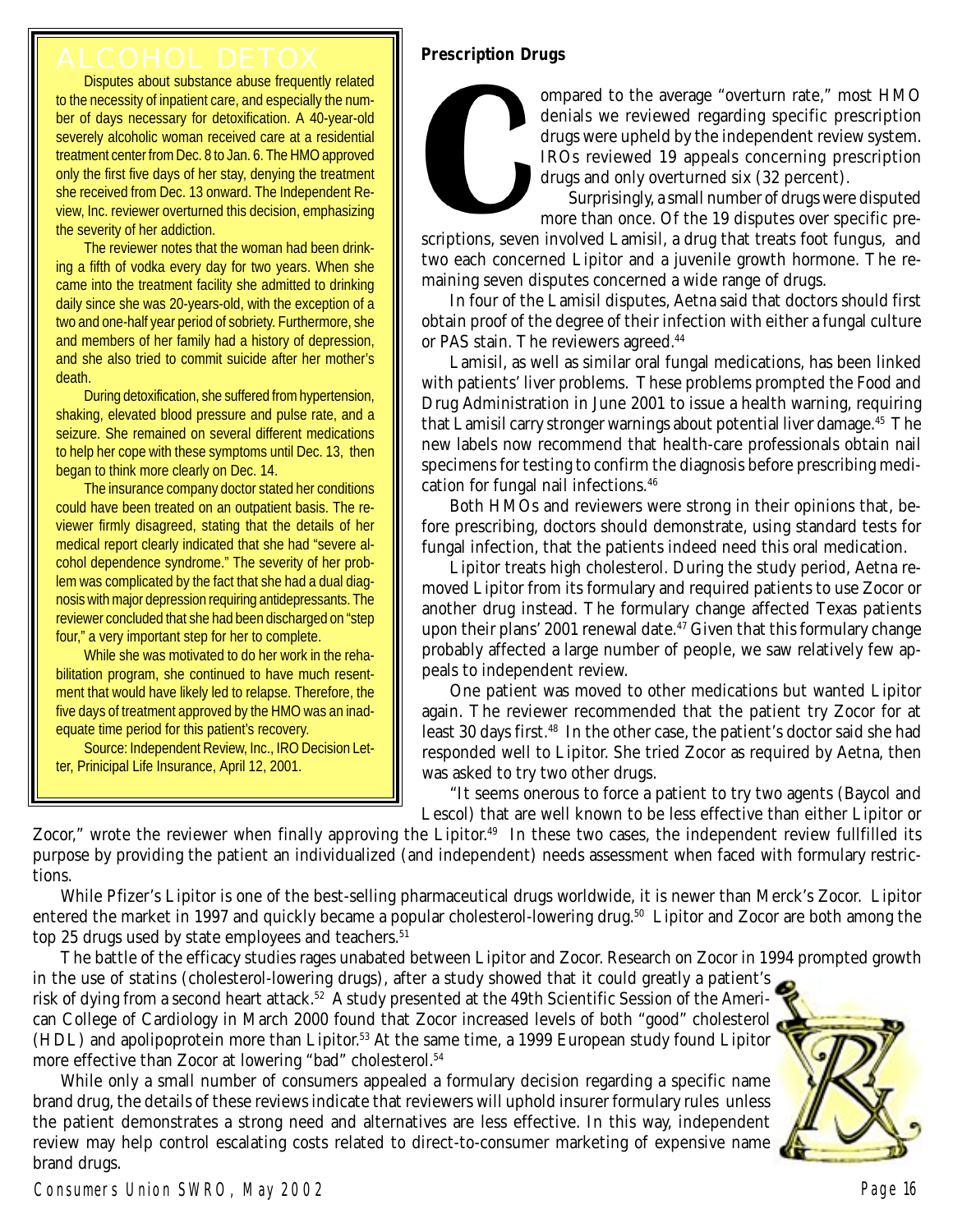# **Conclusions and Recommendations**

ur assessment of the independent review process indicates that it works to balance the fiscally motivated decisions of insurers and helps consumers gain access to their health benefits. In areas where independent reviewers generally

agree with HMO determinations, the process helps to manage high cost care like the prescription drugs identified in this report.

! The Texas experiment with independent review of medical necessity has helped consumers and provided a balancing influence in the spectrum of care. The independent review system should be expanded to include ERISA plans through final passage of federal legislation, and should cover consumers in all states. (The U.S. Supreme Court could rule to make independent review available to ERISA insured.)

! The Texas Department of Insurance should regularly conduct a substantive review of Independent Review decisions and identify procedures or conditions where the reviewers tend to overturn HMO decisions. TDI should direct HMOs to review their internal guidelines for these conditions and correct them to avoid unnecessary requests for review. Workers Compensation rules already prohibit insurers from denying care once an underlying rationale has been discredited by reviewers.





! Health plans should review and modernize their guidelines for approval of gastric bypass, eating disorders, and substance abuse care. Patients who meet medical standards (including severely addicted individuals needing inpatient detoxification) should be granted access to a higher level of care (surgery, inpatient treatment). Not all conditions can be adequately treated using outpatient methods, although they might be less expensive initially.

Independent review decisions, with all information that would identify the individual redacted, should be posted on the internet as now required only for independent review of workers compensation claims.

! The Texas Department of Insurance should review all "adverse determination" notices that are sent to persons who are denied services and should revise them to be more understandable to consumers.

• The independent review statute should be amended to clearly apply to retrospective reviews. In the meantime, TDI should clarify by rule the criteria used to determine whether a denial is a "concurrent" review or a "retrospective" review for purposes of denying consumer access to the independent review process.

Employer groups covered by ERISA are not subject to this law, but employees would benefit from this process if it were provided voluntarily. The Texas Department of Insurance should survey employers and Third Party Administrators to determine whether they use the independent review process.

! Workers denied treatment under workers compensation will have access to the same review process as other managed care patients for the first time this year. The changes may significantly affect the way the IRO system works and should be monitored carefully. So far, few reviews have been requested. Once the system is well started, TWCC should assess whether the fee requirements create too great a disincentive for the provider to fight for patient care.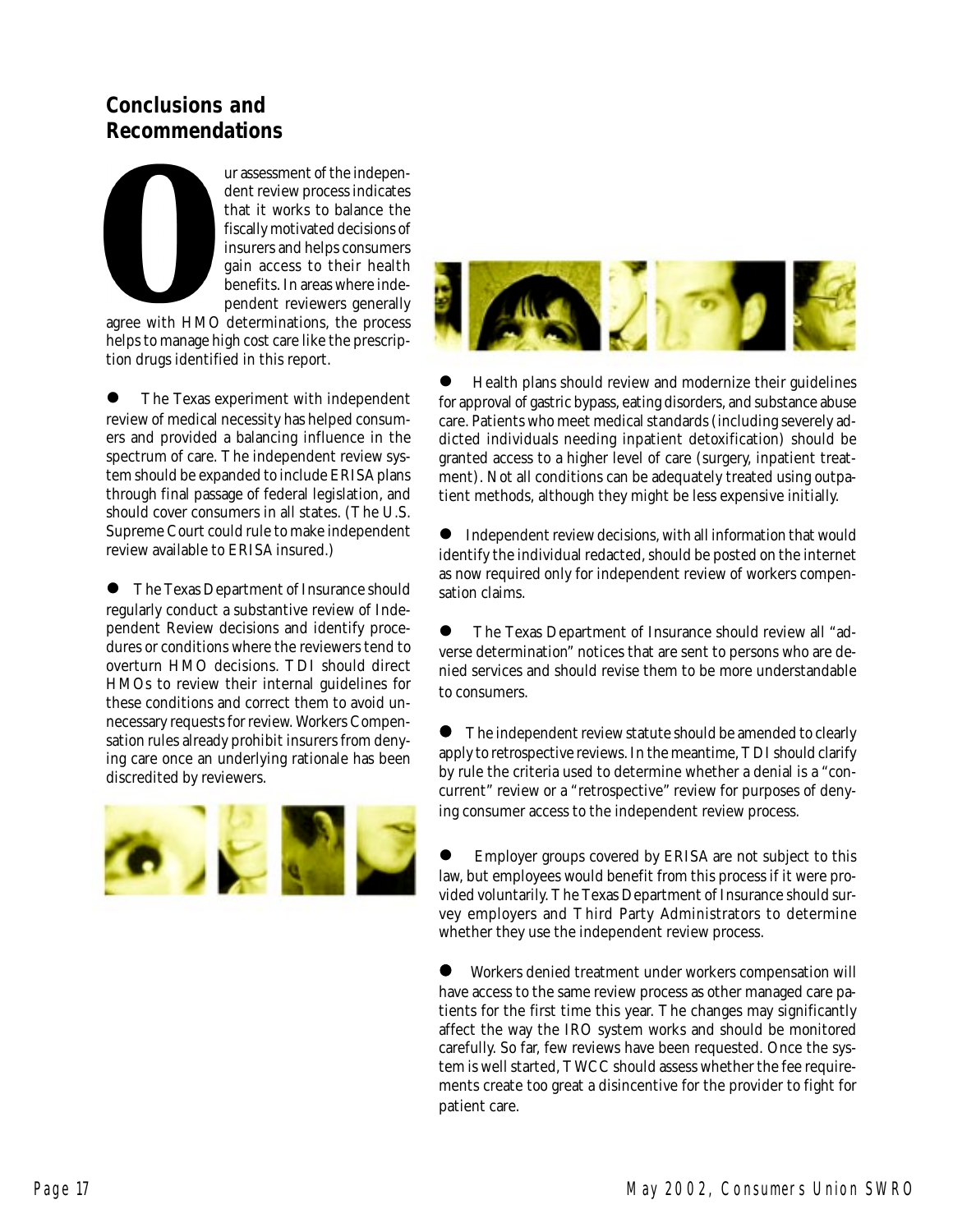# **Footnotes**

1 Texas Insurance Code, Art. 21.58A, Section 6A, effective Jan. 1, 1998.

2 H.R. 2563, Sec. 104, Ganske, introduced 7/19/2001 and S. 1052, Sec. 104, McCain, introduced 6/14/2001.

3 Title 28, Texas Administrative Code, Chapter 12; Texas Insurance Code, Article 21.58A, Sec. 6A(3).

4 Texas Department of Insurance, "IRO Monthly Report," February, 2002. Albert, Tanya, "Few Patients Opt to Appeal HMO Denials," AM News, April 8, 2002.

5 U.S. Department of Health and Human Services, Office of the Surgeon General, "Mental Health, A Report of the Surgeon General," 1999, p. 412.

6 Texas Department of Insurance, "IRO 2001 Report," "IRO 2000 Report," "IRO 1999 Report," "IRO 1998 Report."

7 Texas Department of Insurance, "IRO 2001 Report," 2001.

8 Albert, p. 2.

9 Texas Department of Insurance, "Sample Letter Regarding No Right to IRO if Only a Retrospective Review Was Performed," April 20, 1999. Memo to Kathy Mitchell, Consumers Union SWRO, from Jon Schnautz, Research and Oversight Council on Workers' Compensation, April 29, 2002.

10 Consensus Development Conference Panel, "Gastrointestinal Surgery for Severe Obesity," Annals of Internal Medicine, Vol. 115, No. 12, December 15, 1991, pp. 197-202.

<sup>11</sup> Texas Medical Foundation, IRO Decision Letters, Aetna, 9/17/2001 and 6/16/2001. Envoy, IRO Decision Letter, Aetna, 5/24/ 2001. Independent Review Inc., IRO Decision Letter, Prudential, 4/4/2001.

12 Independent Review Inc., IRO Decision Letter, Blue Cross Blue Shield, 6/19/ 2001, overturned.

13 Texas Medical Foundation, IRO Decision Letter, Aetna U.S. Healthcare, 5/10/2001.

14 Independent Review Inc., IRO Decision Letter, Aetna U.S. Healthcare, 9/17/2001.

<sup>15</sup> Independent Review Inc., IRO Decision Letter, HMO Blue, 5/29/2001 and 6/7/ 2001. Texas Medical Foundation, IRO Decision Letter, HMO Blue, 5/23/2001.

16 Envoy, IRO Decision Letter, HMO Blue, 5/15/2001.

17 Independent Review Inc., IRO Decision Letter, BCBS, 9/4/2001. The statute gives the IRO access to any medical records of the enrollee that are relevant to the review, any documents used by the plan in making its determination, the notice to the consumer explaining the determination, any documentation submitted in support of the appeal, a list of each physician or provider who may have medical records relevant to the appeal. In some cases it appeared that the documentation problem originated with the providers, whose notes or other information were insufficient to support the requested treatement.

18 Independent Review Inc., IRO Decision Letter, BCBS, 8/15/2001.

19 Independent Review Inc., IRO Decision Letter, United Healthcare of Texas, 6/ 20/2001.

20 Texas Medical Foundation, IRO Decision Letter, HMO Blue, 4/11/2001.

21 Envoy, IRO Decision Letter, Private Healthcare Systems, 6/6/2001.

22 Texas Medical Foundation, IRO Decision Letter, Pacificare, 4/23/2001.

23 Envoy, IRO Decision Letter, Pacificare, 7/23/2001.

24 RAND Research Highlights, "Are People With Mental Illness Getting the Help They Need," download date, 3/28/2002.

25 Texas Medical Foundation, IRO Decision Letter, Magellan Behavioral, 8/8/2001. Envoy, IRO Decision Letter, Corphealth, 6/ 8/2001.

26 Independent Review Inc., IRO Decision Letter, Prudential Healthcare, 9/11/2001. Texas Medical Foundation, IRO Decision Letter, Aetna, 5/17/2001. Envoy, IRO Decision Letter, Magellan Behavioral, 8/28/2001.

27 Texas Medical Foundation, IRO Decision Letter, Prudential Healthcare, 4/3/2001. Texas Medical Foundation, IRO Decision Letter, Unicare, 5/1/2001. Envoy, IRO Decision Letters, Magellan Behavioral, 8/15/2001, 8/28/2001. Independent Review Inc., IRO Decision Letter, Clarendon, 5/16/2001. Independent Review Inc., IRO Decision Letter, National Health Service, 5/29/2001.

28 IR, IRO Decision Letter, Cypress Creek Hospital, 5/22/2001. Envoy, IRO Decision Letter, Cigna, 5/3/2001. Envoy, IRO

Decision Letter, Humana, 4/11/2001. Independent Review, IRO Decision Letter, Corphealth Inc., 3/27/2001. Envoy, IRO Decision Letter, Magellan, 4/23/2001. Independent Review, IRO Decision Letter, Principal Life IC, 5/9/2001. Envoy, IRO Decision Letter, Cigna, 9/5/2001. Independent Review, IRO Decision Letter, BCBS, 8/3/2001. Independent Review, IRO Decision Letter, Cigna, 6/13/2001. Independent Review, IRO Decision Letter, Humana, 9/12/2001. Texas Medical Foundation, IRO Decision Letter, HMO Blue, 7/2/2001. Envoy, IRO Decision Letter, Humana, 8/6/2001. Envoy, IRO Decision Letter, Magellan, 4/23/2001. Texas Medical Foundation, IRO Decision Letter, John Aldan IC, 5/17/2001. Envoy, IRO Decision Letter, US Healthcare, 4/16/

2001.<br><sup>29</sup> Independent Review, IRO Decision Letter, BCBS, 8/3/2001.

30 Independent Review, IRO Decision Letter, Cypress Creek, 5/22/2001.

<sup>31</sup> Envoy, IRO Decision Letter, HMO Blue, 5/17/2001. Envoy, IRO Decision Letter, Magellan Behavioral, 8/14/2001. Envoy, IRO Decision Letter, Humana, 8/6/2001.

32 Envoy, IRO Decision Letter, Cigna, 9/ 13/2001.

33 Envoy, IRO Decision Letter, US Healthcare, 4/16/2001. Envoy, IRO Decision Letter, Cigna, 5/3/2001. Independent Review, IRO Decision Letter, BCBS, 7/2/2001. Envoy, IRO Decision Letter, Magellan Behavioral, 8/ 14/2001. Envoy, IRO Decision Letter, Magellan Behavioral, 9/5/2001. Texas Medical Foundation, IRO Decision Letter, Humana, 9/5/2001. Texas Medical Foundation, IRO Decision Letter, BCBS, 7/24/2001. Texas Medical Foundation, IRO Decision Letter, John Alden IC, 5/17/2001. Envoy, IRO Decision Letter, Humana, 8/6/2001. Independent Review, IRO Decision Letter, John Alden IC, 6/1/2001. Independent Review, IRO Decision Letter, BCBS, 7/6/2001. Independent Review, IRO Decision Letter, Aetna, 7/27/ 2001. Independent Review, IRO Decision Letter, HMO Blue, 8/31/2001.

<sup>34</sup> Envoy, IRO Decision Letter, Prudential, 5/18/2001. Texas Medical Foundation, IRO Decision Letter, Prudential, 5/15/2001.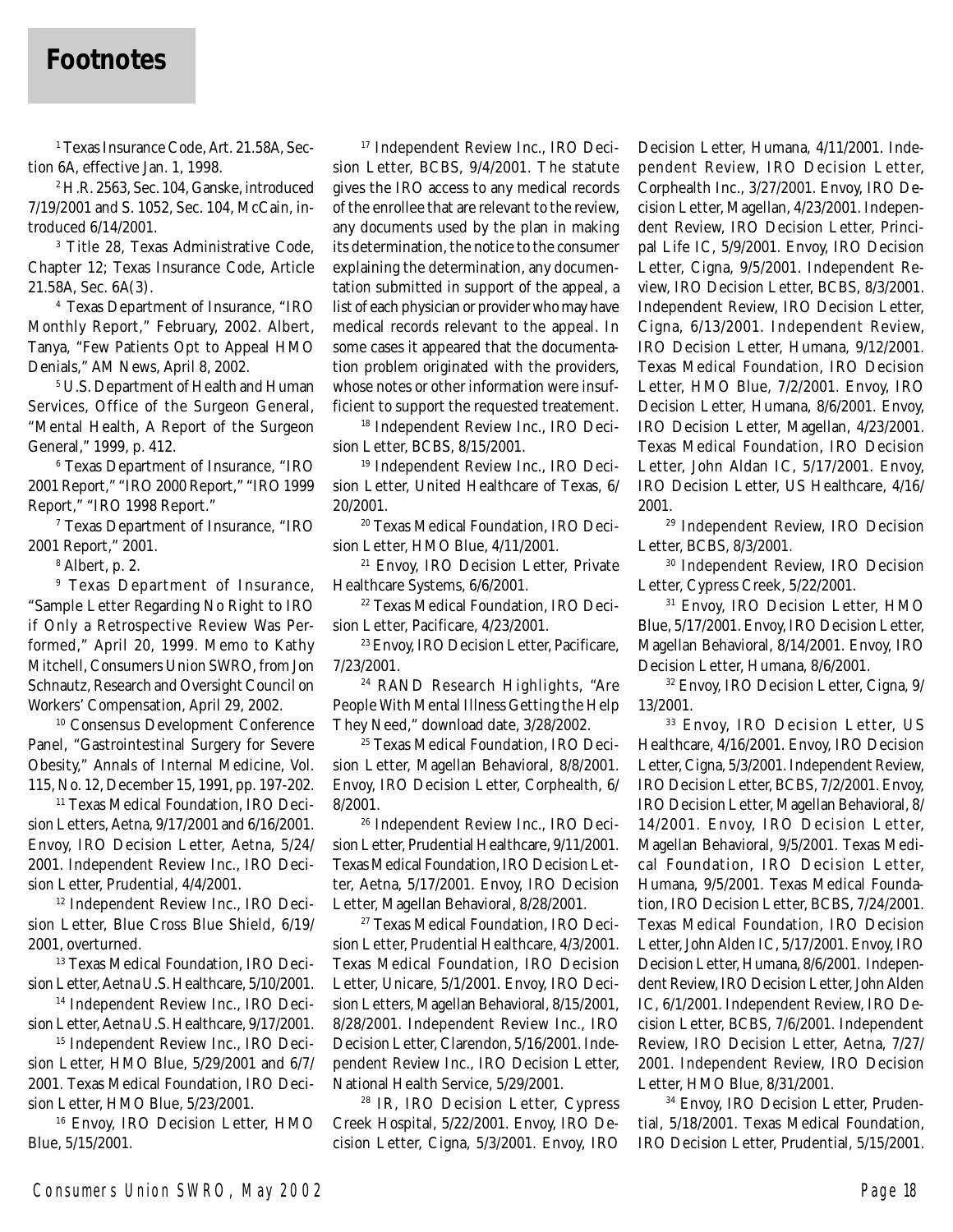Envoy, IRO Decision Letter, Healthsmart Preferred Care, 7/27/2001. Texas Medical Foundation, IRO Decision Letter, Insurance Management Svs, 9/14/2001. Texas Medical Foundation, IRO Decision Letter, Prudential, 3/22/2001. Texas Medical Foundation, IRO Decision Letter, Fortis, 3/3/2001.

35 Independent Review Inc., IRO Decision Letter, Aetna, 7/20/2001.

36 Independent Review Inc., IRO Decision Letter, Aetna, 5/18/2001.

37 Independent Review Inc., IRO Decision Letter, IMS Managed Care, 6/5/2001.

38 Texas Medical Foundation, IRO Decision Letter, Aetna, 5/29/2001.

39 Texas Medical Foundation, IRO Decision Letter, Aetna, 7/10/2001.

40 Independent Review Inc., IRO Decision Letter, Aetna, 7/12/2001.

41 Texas Medical Foundation, IRO Decision Letter, Prudential, 5/31/2001.

42 Independent Review Inc., IRO Decision Letter, Aetna, 5/26/2001.

43 Independent Review Inc., IRO Decision Letter, Aetna, 7/20/2001.

44 Independent Review Inc., IRO Decision Letter, Aetna, 8/3/2001. Independent Review Inc., IRO Decision Letter, Aetna, 8/ 28/ 2001. Envoy, IRO Decision Letter, Aetna, 9/11/2001. Envoy, IRO Decision Letter, Aetna, 4/16/2001.

45 "FDA Mandates New Labels for Antifungals," Dermatology Times, June 1, 2001.

46 "Advisory for fungal drugs," FDA Consumer, July 1, 2001.

47 Aetna Lipitor Policy, www.aetna.com/ products/rx/data/lipitorcpb.pdf. Download date, 3/21/2002.

48 Independent Review, IRO Decision Letter, Aetna, 8/27/2001.

49 Envoy, IRO Decision Letter, Aetna, 5/ 22/2001.

50 "Power play: Pfizer Inc.," Med Ad News, September 1, 2000.

<sup>51</sup> Interagency Council on Pharaceuticals Bulk Purchasing, Public Meeting, 2/12/2002.

52 Gorman, Christine, "Are Statins Right for You," November 6, 2000, p. 102.

53 "First Study of Cholesterol Medicines at their Highest Doses Showed Zocor Raised Levels of Good Cholesterol and its Key Protein Significantly More than Lipitor," PR Newswire.

54 European Atheriosclerosis Society, "Lipitor More Effective than Zocor and Baycol for Lowering Cholesterol," May 27, 1999.

## **Footnotes to Stories**

#### **Hospital Care, p. 9**

1. Texas Medical Foundation, IRO Decision Letter, Fortis, 3/3/2001.

2. Texas Medical Foundation, IRO Decision Letter, Insurance Management Services, 9/ 14/2001.

3. Envoy, IRO Decision Letter, Healthsmart Preferred Care, 7/27/2001.

4. Texas Medical Foundation, IRO Decision Letter, Prudential, 3/22/2001.

5. Envoy, IRO Decision Letter, Accountable Health Plan, 9/13/2001.

6. Texas Medical Foundation, IRO Decision Letter, Central Reserve Life, 4/24/2001.

#### **Substance Abuse and Teenagers, p. 10**

1. "Improving Substance Abuse Prevention, Assessment, and Treatment Financing for Children and Adolescents," Pediatrics,

Volume 108, October 2001, pp. 1025-1029.

2. Envoy, IRO Decision Letter, Magellan

Behavioral Health, 8/14/2001.

3. Envoy, IRO Decision Letter, Magellan Behavioral Health, 9/5/2001.

4. Texas Medical Foundation, IRO Decision Letter, Blue Cross Blue Shields, 7/24/2001.

5. Independent Review, Inc, IRO Decision Letter, BCBS, 7/2/2001.

6. Texas Medical Foundation, IRO Decision Letter, Fortis, 5/31/2001.

7. Envoy, IRO Decision Letter, Humana, 8/6/

#### 2001.

8. "Improving Substance Abuse Prevention, Assessment, and Treatment Financing for Children and Adolescents," Pediatrics, Volume 108, October 2001, pp. 1025-1029.

#### **Eating Disorder, pg. 13:**

1. "Position of the American Dietetic Association: Nutrition Intervention in the Treatment of Anorexia Nervosa, Bulimia Nervosa, and Eating Disorders not Otherwise Specified," Journal of the American Dietetic Association, Volume 101, No. 7, July 1, 2001, pg. 810. (ADA Statement) 2. ADA Statement, pg. 810. 3. Independent Review, Inc., IRO Decision Letter, Corphealth, 8/24/2002. 4. ADA Statement, pg. 810. 5. Texas Medical Foundation, IRO Decision Letter, BCBS/Magellan, 4/4/2001. 6. Independent Review, Inc., IRO Decision Letter, Magellan, 4/4/2001. 7. U.S. Department of Health and Human Services, Substance Abuse and Mental Health Services Administration, "Mental Health: A Report of the Surgeon General - Executive Summary," 1999, p. 425. Independent Review, IRO Decision Letter, Pacificare, 6/13/2001. Envoy, IRO Decision

Letter, Pacificare, 9/26/2001. 8. ADA Statement, pg. 810.